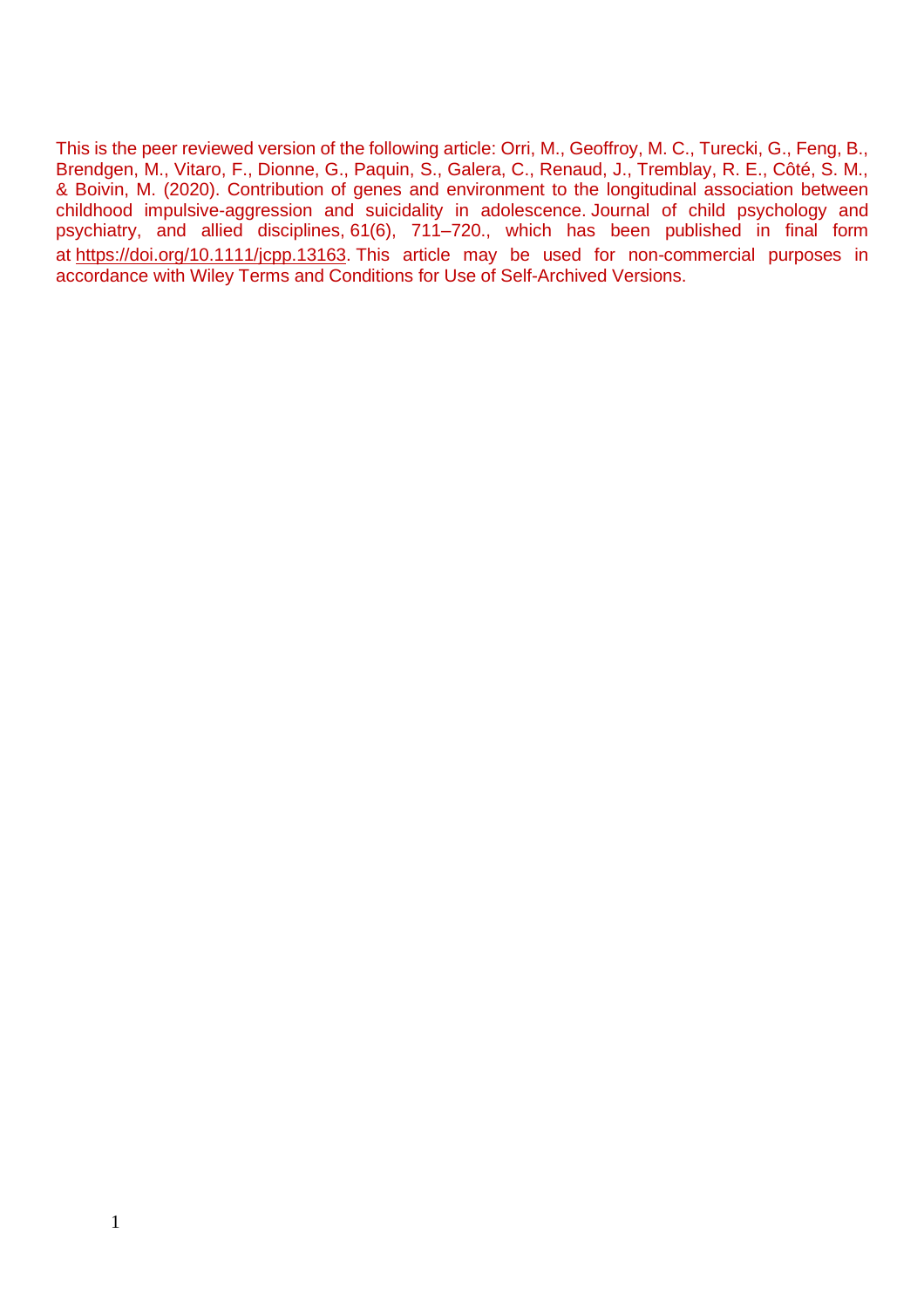## **Contribution of genes and environment to the longitudinal association between childhood impulsive-aggression and suicidality in adolescence**

Running head: Childhood impulsive-aggression and adolescent suicidality

Massimiliano Orri. PhD:<sup>1,2</sup> Marie-Claude Geoffroy, PhD1,<sup>1,3\*</sup>; Gustavo Turecki, MD, PhD;<sup>1</sup> Bei Feng, MS;<sup>4</sup> Mara Brendgen, PhD;<sup>5</sup> Frank Vitaro, PhD;<sup>6</sup> Ginette Dionne, PhD;<sup>6</sup> Stephane Paquin, PhD;<sup>4,7</sup> Cedric Galera, MD, PhD;<sup>2</sup> Johanne Renaud, MD, MSc; Richard E. Tremblay, PhD;<sup>9,10</sup> Sylvana M. Côté, PhD;<sup>11</sup> Michel Boivin, PhD<sup>4\*</sup>

<sup>1</sup>McGill Group for Suicide Studies, Douglas Mental Health University Institute, Department of Psychiatry, McGill University, Montréal, Québec, Canada

Bordeaux Population Health Research Centre, INSERM U1219, University of Bordeaux, Bordeaux, France Department of Educational and Counselling Psychology, McGill University, Montréal, Québec, Canada School of Psychology, Université Laval, Québec city, Québec, Canada Department of Psychology, Université du Québec à Montréal, Montréal, Québec, Canada <sup>6</sup>School of Psychoéducation, University of Montréal, Montréal, Canada Department of Sociology, University of Montréal, Montréal, Québec, Canada Manulife Centre for Breakthroughs in Teen Depression and Suicide Prevention, Montréal, Québec, Canada Department of Pediatrics and Psychology, University of Montréal, Montréal, Québec, Canada School of Public Health, University College Dublin, Dublin, Ireland <sup>11</sup>Department of Social and Preventive Medicine, University of Montréal, Montréal, Québec, Canada \* Shared senior authorship

#### **Corresponding:**

Prof. Michel Boivin, École de psychologie, Université Laval, 2325 Allée des Bibliothèques, Québec city, Québec, Canada, G1V 0A6 [\(michel.boivin@psy.ulaval.ca\)](mailto:michel.boivin@psy.ulaval.ca)

Prof. Marie-Claude Geoffroy, Department of School/Applied Child Psychology, McGill University, 3700 McTavish Street, Montreal, Québec, Canada, H3A 1Y2 [\(marie-claude.geoffroy@mcgill.ca\)](mailto:marie-claude.geoffroy@mcgill.ca)

Word count: 6263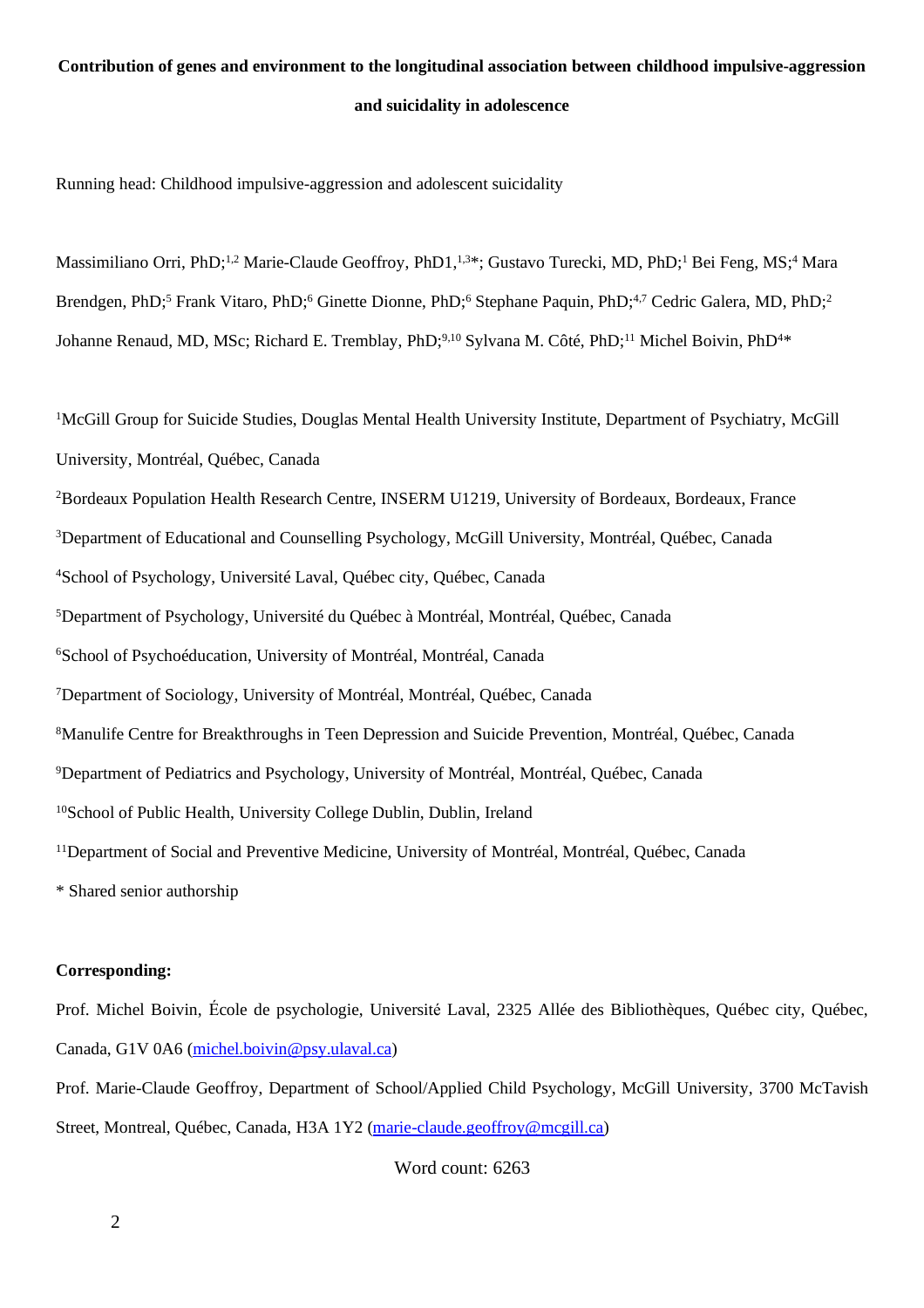#### **Abstract**

**Background.** Population-based and family studies showed that impulsive-aggression predicts suicidality, however the underlying etiological nature of this association is poorly understood. The objective was to determine the contribution of genes and environment to the association between childhood impulsiveaggression and serious suicidal ideation/attempt in young adulthood.

**Methods.** N=862 twins (435 families) from the Quebec Newborn Twin Study were followed up from birth to 20 years. Repeated measures of teacher-assessed impulsive-aggression were modeled using a geneticallyinformed latent growth model including intercept and slope parameters reflecting individual differences in the baseline level (age 6 years) and in the change (increase/decrease) of impulsive-aggression during childhood (6-to-12 years), respectively. Lifetime suicidality (serious suicidal ideation/attempt) was selfreported at 20 years. Associations of impulsive-aggression intercept and slope with suicidality was decomposed into additive genetic (A) and unique environmental (E) components.

**Results.** Additive genetic factors accounted for an important part of individual differences in impulsiveaggression intercept (A=90%, E=10%), and slope (A=65%, E=35%). Genetic (50%) and unique environmental (50%) factors equally contributed to suicidality. We found that 38% of the genetic factors accounting for suicidality were shared with those underlying impulsive-aggression slope, whereas 40% of the environmental factors accounting for suicidality were shared with those associated with impulsiveaggression intercept. The genetic correlation between impulsive-aggression slope and suicidality was 0.60, p=0.027.

**Conclusions.** Genetic and unique environmental factors underlying suicidality significantly overlap with those underlying childhood impulsive-aggression. Future studies should identify putative genetic and environmental factors to inform prevention.

**Keywords.** Suicide attempt, suicidal ideation, impulsive-aggression, twin study, behavioral genetics, longitudinal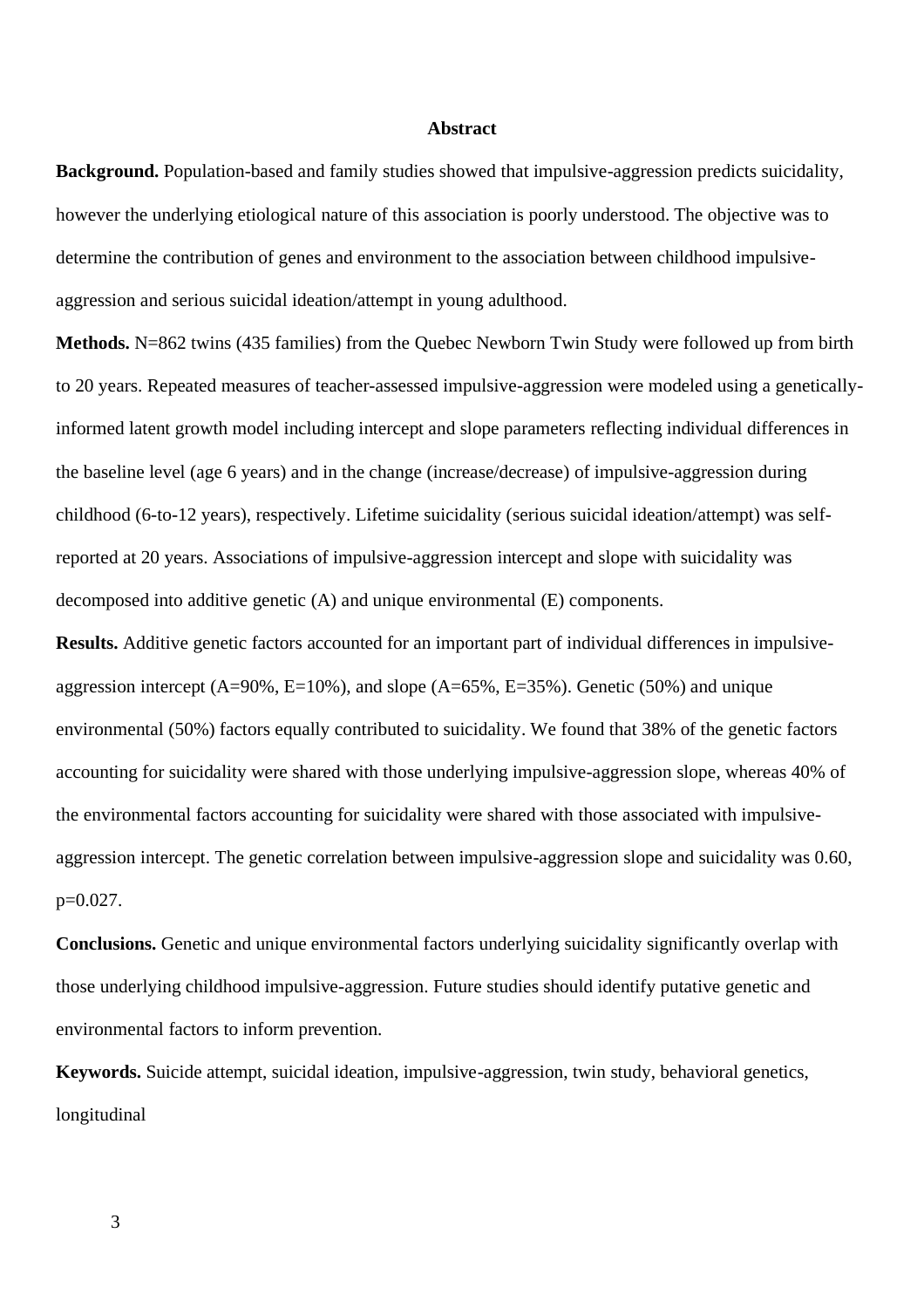#### **Introduction**

Suicide is a leading cause of death worldwide across all ages, and second-to-third cause of mortality in youths under age 25 years (Hawton, Saunders, & O'Connor, 2012; Turecki & Brent, 2016; WHO, 2015). Adolescent suicidal ideation and suicide attempt (i.e., suicidality) are the main risk factors for suicide (Nock et al., 2008), and are thus considered key targets for suicide prevention.

Beside the established role of mental health problems, such as depression and schizophrenia (Arsenault-Lapierre, Kim, & Turecki, 2004), impulsive-aggressive behavioral traits have shown to contribute to suicidality (Brent et al., 2015; McGirr et al., 2008; McGirr et al., 2009; McGirr & Turecki, 2007; Turecki, Ernst, Jollant, Labonté, & Mechawar, 2012). Accordingly, impulsive-aggression is considered the most important behavioral endophenotype for suicidal behaviors (Mann et al., 2009; Turecki et al., 2012), especially in youth (McGirr et al., 2008). However, little is known about the process underlying the association between impulsive-aggression and suicidality. Both genetic and environmental factors may underlie this association. For example, family studies showed that the heritability of suicidal behaviors (estimated at 30-50%; Fu et al., 2002; Mann et al., 2009; Pedersen & Fiske, 2010) is substantially explained by impulsive-aggression (Brent et al., 2015; McGirr et al., 2009), suggesting that the two phenotypes share a common genetic etiology. However, environmental processes may also play an important role. For example, impulsive-aggression was found associated with putative environmental risk factors for suicidality (Franklin et al., 2016; Geoffroy et al., 2016; Nock et al., 2013; Orri et al., 2019), such as bullying/victimization (Michel Boivin, Brendgen, Vitaro, et al., 2013; Camodeca, Goossens, Terwogt, & Schuengel, 2002), hostile-reactive parenting (Barker & Salekin, 2012; Burton, Florell, & Gore, 2013; Camodeca et al., 2002; Vitaro, Barker, Boivin, Brendgen, & Tremblay, 2006), and socioeconomic adversity (Fergusson, Boden, & Horwood, 2013), thus suggesting common environmental risks. Documenting the contribution of genes and environment to the association between impulsive-aggression and suicidality is crucial for understanding their unique and shared etiology, and thus to improve suicide prevention. To our knowledge, no study to date has examined this important question.

Impulsive-aggressive behaviors follow a typical developmental trajectory during the life course. In the general population, the highest frequency of impulsive-aggressive behaviors is exhibited during early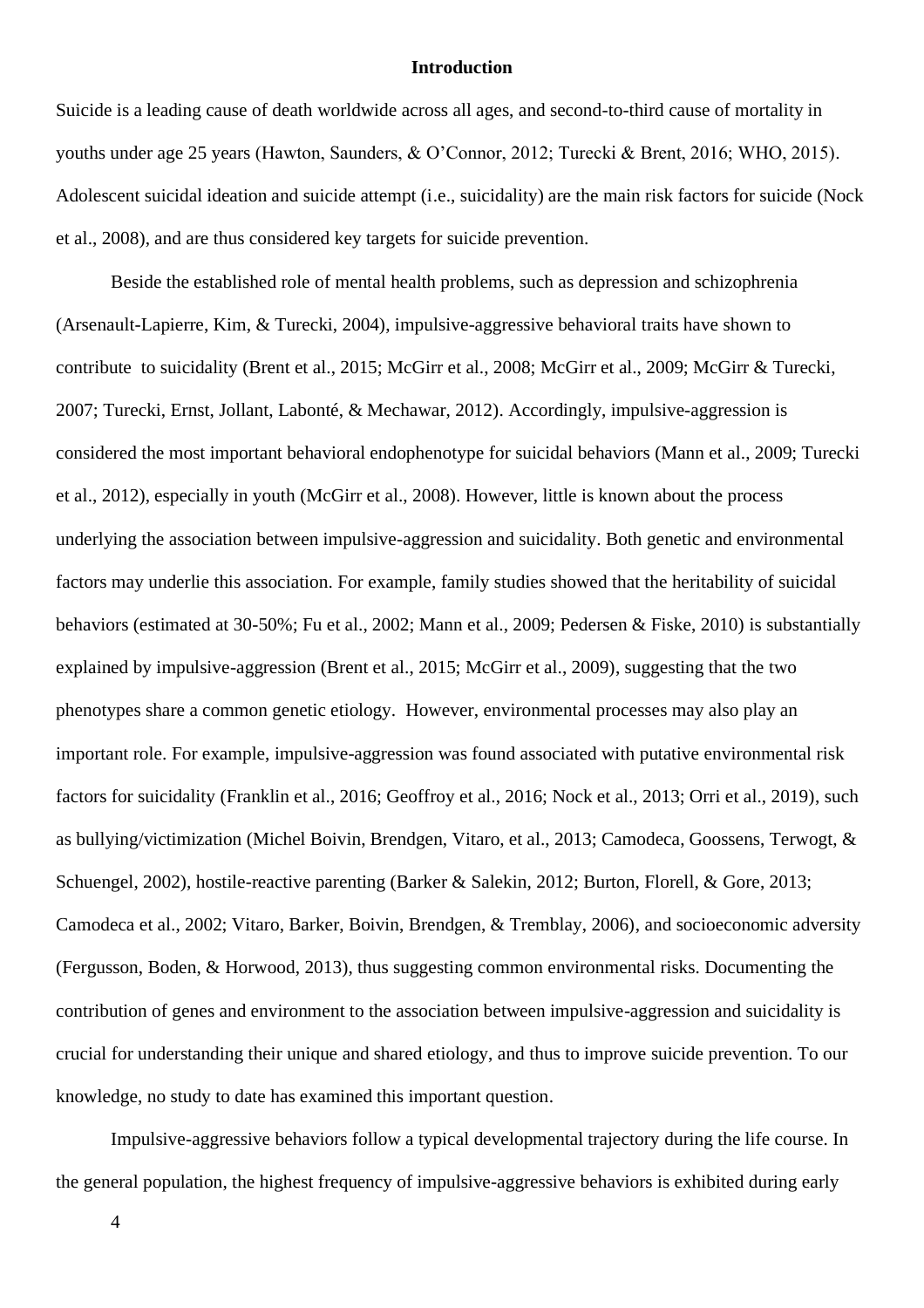childhood, and is followed by a progressive decline in middle childhood and adolescence (Barker, Tremblay, Nagin, Vitaro, & Lacourse, 2006; Teymoori et al., 2018; Tremblay, Vitaro, & Côté, 2018). However, there are large individual differences in this general developmental course. Indeed, while most children show decreasing levels of impulsive-aggression (or related constructs, such as irritability), those showing persistently high or increasing levels are more at risk of subsequent mental health problems in adolescence, including suicidality (Brezo et al., 2008; Orri et al., 2019; Orri, Perret, Turecki, & Geoffroy, 2018). These findings suggest that individual variability in baseline level and developmental change (i.e., decreasing vs stability/increasing) of impulsive-aggression may play a different role in subsequent suicidality. In line with this, genetically informed studies suggest that baseline level and developmental course of aggressive behaviors in childhood may have distinct genetic etiology (Lacourse et al., 2014; Paquin et al., 2017; Pingault, Viding, et al., 2015).

In the present study, we used a population-based longitudinal twin cohort to document the genetic and environmental contributions to the association between childhood impulsive-aggression (from age 6 to 12 years) and later suicidality in adolescence/young adulthood (by age 20 years; hereafter referred to as adolescence). Specifically, using the twin method, we partitioned the covariation between impulsiveaggression and suicidality into genetic and environmental components. Additionally, taking advantage of longitudinal data, we documented the extent to which genetic and environmental factors contributed to (1) the association between baseline levels of impulsive-aggression and later suicidality, and (2) the association between change in impulsive-aggression across middle childhood (from age 6 to 12 years) and later suicidality.

#### **Methods**

#### **Participants**

We used data from the Quebec Newborn Twin Study (QNTS), a population-based cohort initially including 1324 twins (i.e., 662 pairs) born between April 1<sup>st</sup>, 1995 and December 31<sup>st</sup>, 1998 in the greater Montreal area of the province of Québec, Canada (Boivin et al., 2013). Families were initially enrolled in the QNTS if the mother was fluent in French or English, and the twins had no major medical complications at birth.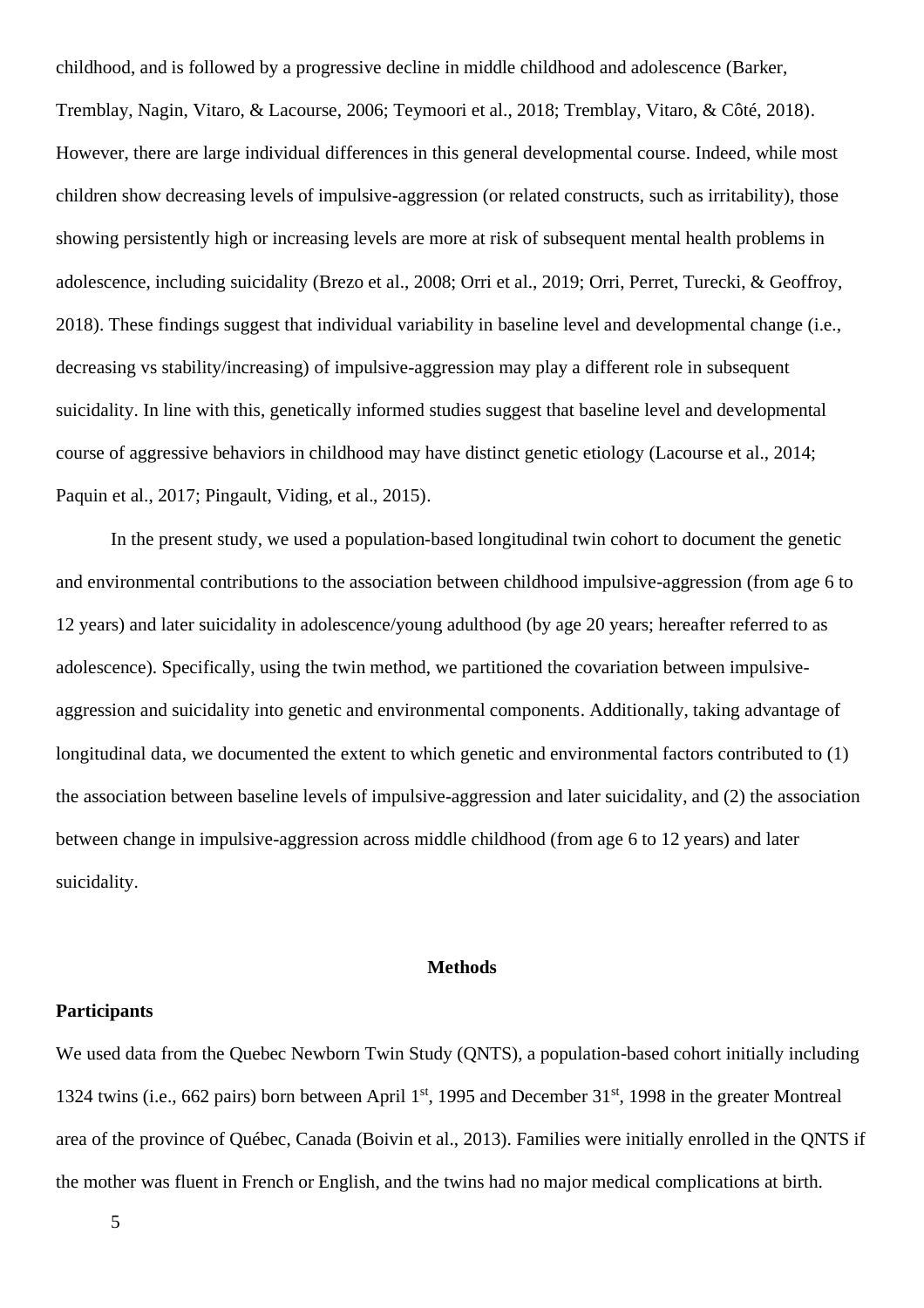Zygosity was initially assessed via questionnaire and confirmed with DNA tests on a subsample of n=123 same-sex pairs (96% correspondence; Forget-Dubois et al., 2003) Participant twins of QNTS did not differ from same-age singleton children from a representative cohort from Québec (Paquin et al., 2017). In this study, we considered teacher ratings of the twins' impulsive-aggression from age 6 to 12 years, and subsequent self-reported lifetime suicidality by age 20 years. The sample for the final model was 862 participants (335 monozygotic and 527 dizygotic twins; **Table 1**) still enrolled in the cohort at age 20 (i.e., thus having data on suicide variables). Missing data in the other variables, including impulsive-aggression (missing data range, 30% to 40%) was handled using Full Information Maximum Likelihood approach.

### **Ethical considerations**

The QNTS protocol was approved by Ste-Justine Hospital Research Ethics Board, and written informed consent was obtained from all participants.

#### **Assessment of impulsive-aggression and suicidality**

When twins were 6, 7, 9, 10, and 12 years of age, school teachers rated twins' impulsive-aggressive behaviors in the past 6 months, using 4 items from Dodge & Coie (1987): overreacts angrily to accidents; blames others in fight; when teased, strikes back; reacts in an aggressive manner when contradicted. These behaviors were rated on a 3-point Likert scale (0=never/1=sometimes/2=often), and then averaged at each age (range 0-2, higher scores indicating higher impulsive-aggression; α=0.87-0.89; Poulin & Boivin, 2000). Children's behavior was assessed by a different teacher each year, thus reducing risks of rater bias.

Lifetime suicidality was assessed through self-reports at age 20 years. Adolescents were asked three questions regarding suicidal thoughts ("have you ever thought about suicide?"; yes/no), serious suicidal ideation ("If you thought about suicide, did you have a plan to do that"; yes/no), and (if yes) suicide attempt ("Did you ever attempt suicide?"; yes/no). As in previous studies (Côté et al., 2017; Geoffroy et al., 2016, 2018; Orri et al., 2019; Orri, Galera, et al., 2018), suicidality was operationalized as reporting serious suicidal ideation and/or suicide attempt (i.e., participants reporting uniquely suicidal thought were coded as no).

#### **Analysis**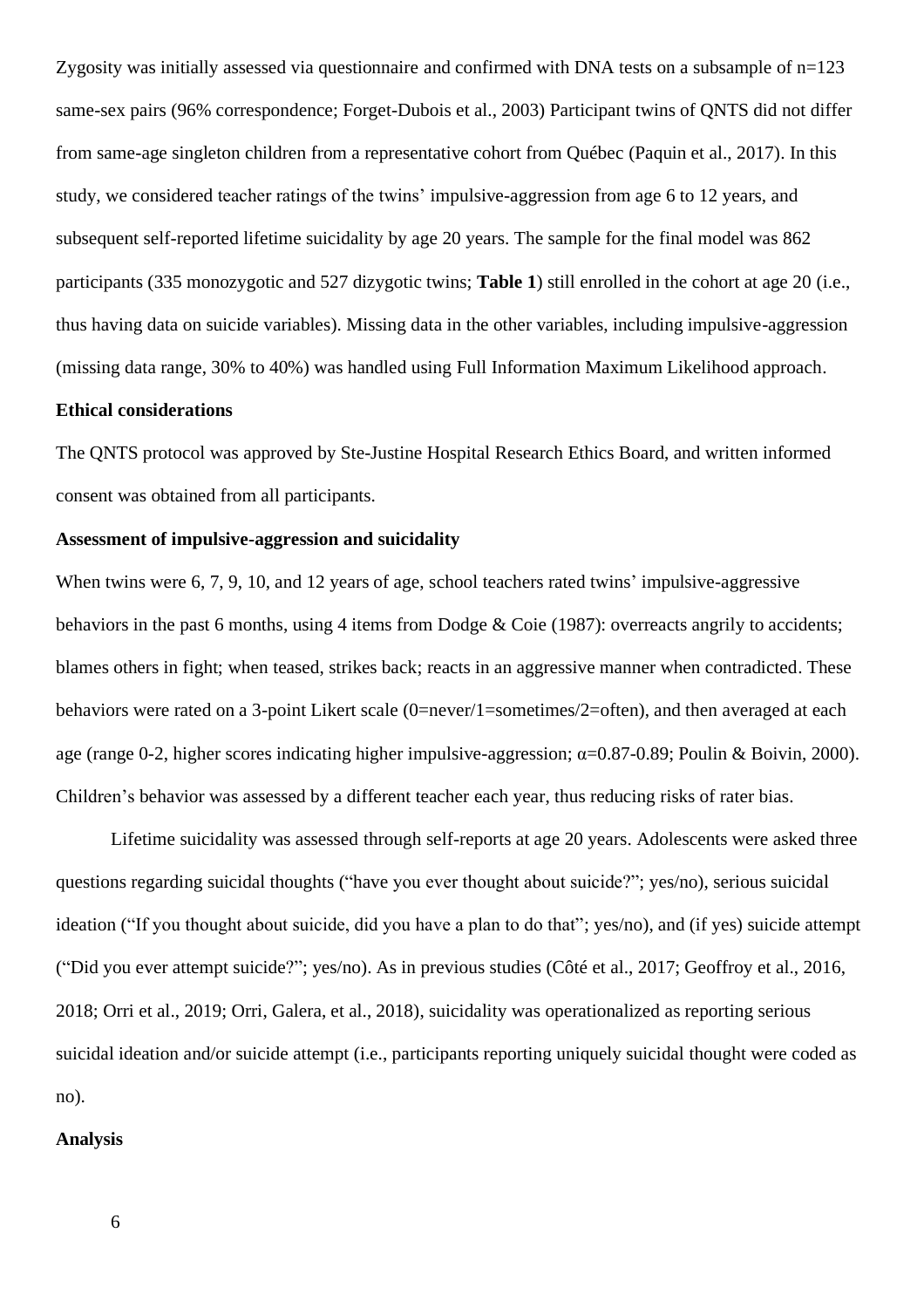Genetic and environmental contributions to the course of impulsive-aggression during childhood. Repeated measures of impulsive-aggression from age 6 to 12 years were modeled using latent growth curve. First, we estimated the best-fitting model of a phenotypic growth curve model (i.e., not considering genetic and environmental similarities among twins), which included intercept and slope parameters. The intercept parameter modeled the individual differences in the baseline level of impulsive-aggression, whereas the slope parameter modeled the individual differences in the linear rate of change of impulsive-aggression during childhood (i.e., 6-12 years). Second, using a Cholesky decomposition, we modeled the contribution of genetic and environmental factors to the intercept and slope parameters. In this model, the variance of intercept and slope, as well as their covariance are decomposed into an additive genetic component (A), i.e., genetic factors that combine additively (assumed to be 100% shared for monozygotic twins, and 50% for dizygotic twins), a common or shared environmental component (C), i.e., environmental factors that are shared by the twins and contribute to their similarity (assumed to be 100% shared for both monozygotic and dizygotic twins), and a unique or nonshared environmental component (E), i.e., environmental factors that contribute to differences among twins of the same family, including measurement error (assumed to be unshared for both monozygotic and dizygotic twins; ACE model). The covariance between intercept and slope reflects the proportion of genetic and environmental variance shared by the baseline level (i.e., intercept) and developmental change (i.e., slope) of impulsive-aggression. Third, using the likelihood ratio test and the Akaike Information Criterion, the estimated ACE model was compared with an AE model (in which the common environmental component was constrained to zero), a CE model (in which the additive genetic component was constrained to zero) and an E model (in which both the additive genetic component and the common environmental component were constrained to zero) to identify the most parsimonious model.

Genetic and environmental contributions to suicidality. The contribution of genetic and environmental factors to suicidality was estimated by fitting a univariate ACE model to the suicidality measure. Nested ACE, AE, CE, and E models were compared as previously described.

Genetic and environmental contributions to the association between impulsive-aggression and suicidality. In the final step, impulsive-aggression intercept, impulsive-aggression slope, and suicidality were considered in

7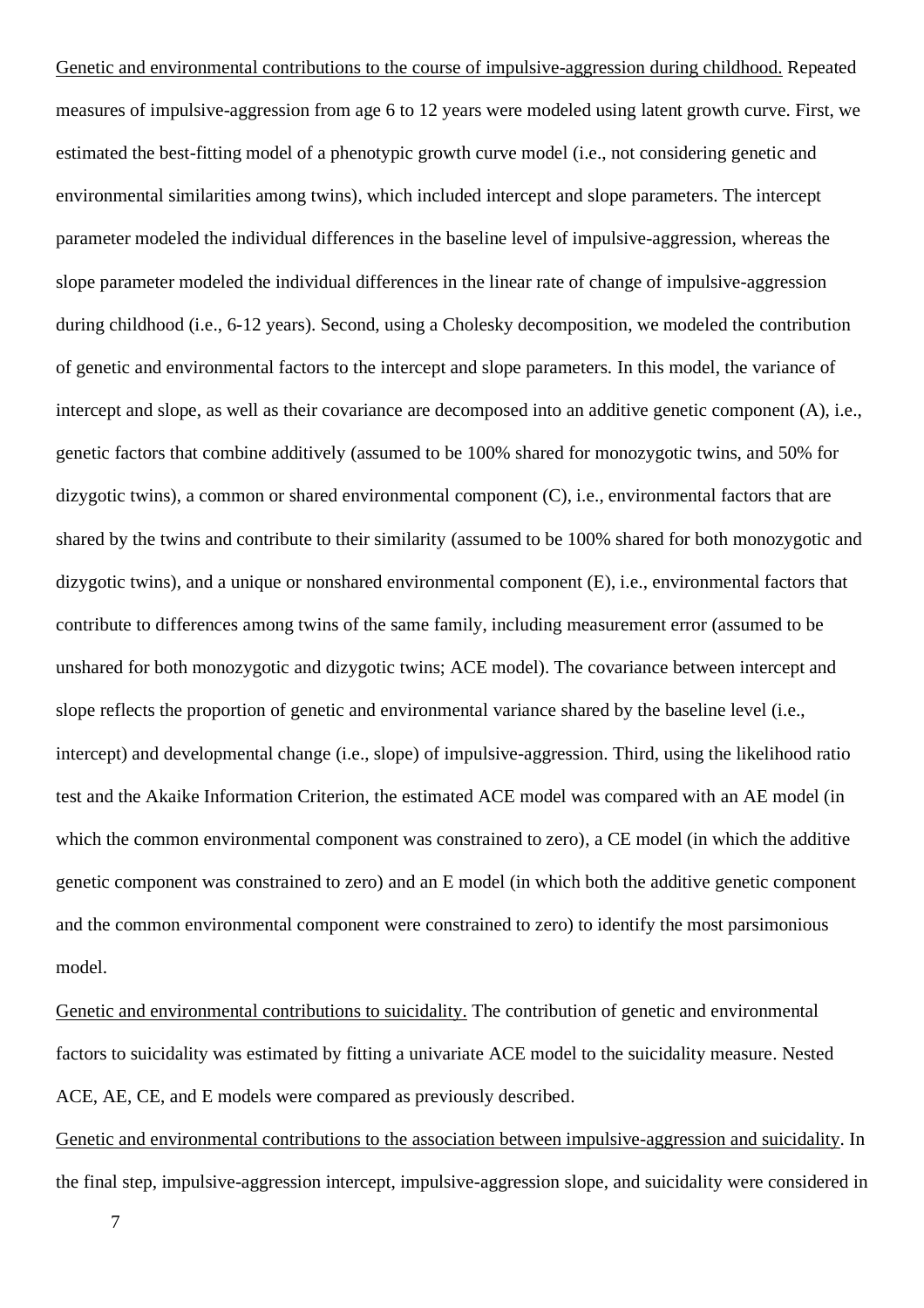the same multivariate Cholesky model. We calculated the genetic and environmental contribution to the association between childhood impulsive-aggression and later suicidality, that is the proportion of suicidality variance accounted for by the genetic and environmental factors underlying impulsive-aggression intercept and slope. Additionally, we computed the proportion of *genetic* factors in suicidality accounted for by *genetic* factors underlying impulsive-aggression intercept and slope, allowing us to calculate the genetic correlation  $(r<sub>o</sub>)$  between the 2 phenotypes.

The model was adjusted for sex and age using residualized scores, and 95% confidence intervals of all estimates (including the phenotypic model) were determined using bootstrap (10000 replications). All models were estimated using Mplus version 7.4 (Muthén & Muthén, 1998) accounting for the binary nature of the suicidality outcome using the WLSMV (weighted least square mean and variance adjusted) estimator (liability threshold model). This estimator is also less sensitive of violations of normality in the distribution of the continuous variables, such as impulsive-aggression.

#### **Results**

#### **Prevalence of suicidality and phenotypic associations**

In our sample, 79 of 862 participants (9.1%) reported serious suicidal ideation and/or attempt by age 20 years (**Table 2**). Suicidality was more frequent among dizygotic than monozygotic twins. The strength of the association between impulsive-aggression and suicidality ranged from OR 1.27 (0.73-2.18) to OR 2.33 (1.29-4.19) (**Table 3**). At 12 years, the OR for this association was 3.31 (1.27-8.64) for monozygotic twins and 1.98 (0.92-4.23) for dizygotic twins. As shown in **Figure 1**, impulsive-aggression score tended to decrease from early childhood to adolescence, especially when children reached age 12. Cross-time (stability) correlations for impulsive-aggression ranged 0.39 to 0.60 for consecutive time points.

## **Genetic and environmental contributions to impulsive-aggression and suicidality**

For both impulsive-aggression at each time point (6, 7, 9, 10 and 12 years) and suicidality, the AE model was selected as the most parsimonious (**supplemental Tables 1 and 2**). In the final growth model, additive genetic factors accounted for most of the individual differences in impulsive-aggression intercept (90%), while additive genetic and environmental factors respectively accounted for 65% and 35% of the individual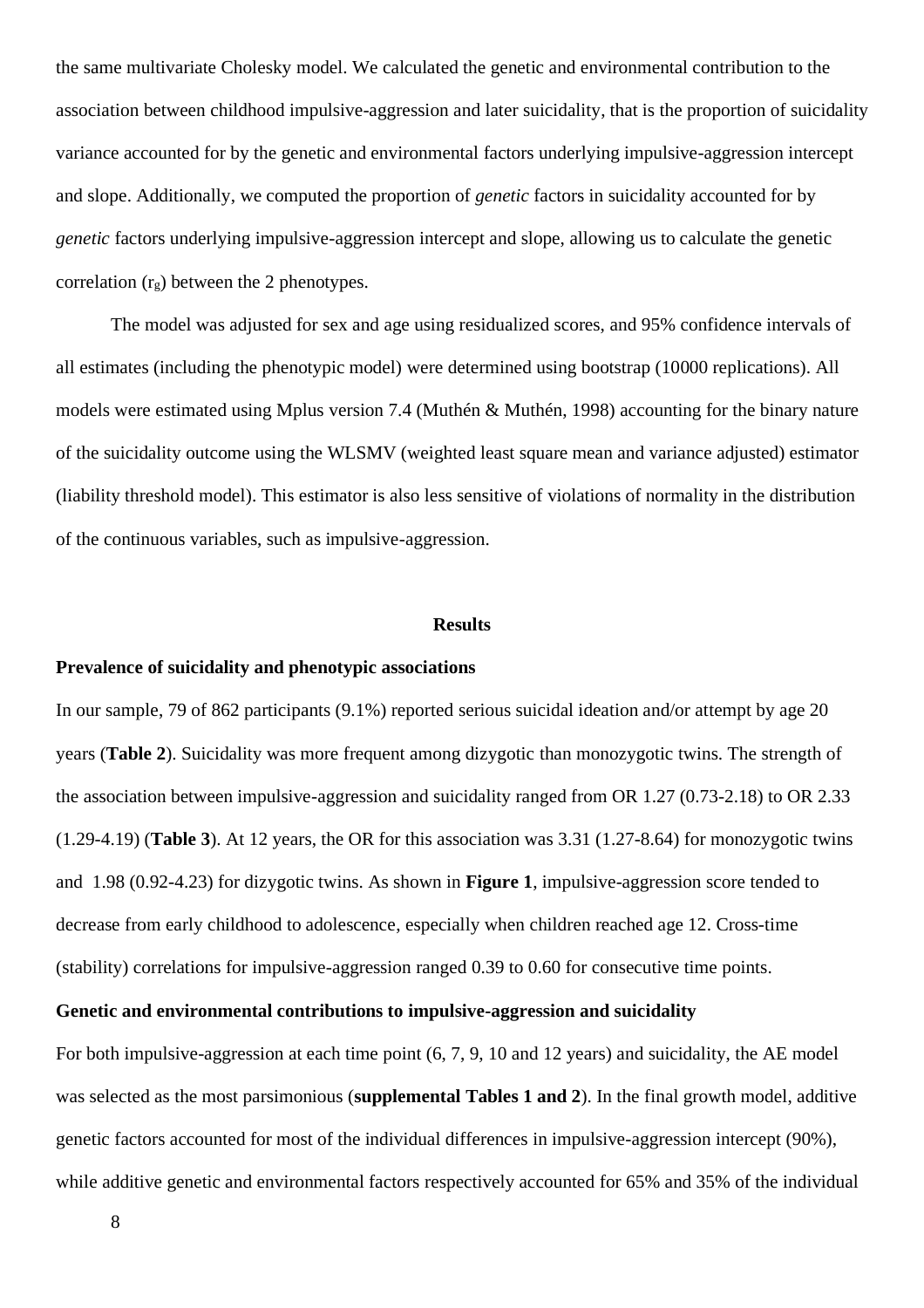differences in impulsive-aggression slope (**Figure 1** and **Table 4**). Individual differences in suicidality were accounted for by both genetic (50%) and unique environmental (50%) factors (**Table 3** and **Figure 1**).

# **Genetic and environmental contributions to the association between impulsive-aggression and suicidality**

We found that 40% (20% of 50%) of the genetic factors underlying suicidality were accounted for by genetic factors underlying impulsive-aggression. However, most of these genetic factors stem from the slope (19% of 50%, i.e., 38%) rather than the intercept (1% of 50%, i.e., 2%). The corresponding genetic correlations for slope and intercept were, respectively, 0.60 (standard error, SE, 0.27; p=0.027) and 0.08 (SE, 0.24, p=0.735). The remaining suicidality genetic variance (60%, i.e., 30% of 50%) was not shared with impulsive-aggression. We also found that 42% (23% of 50%) of the environmental factors underlying suicidality was shared with those underlying impulsive-aggression. However, in contrast to genetic factors, these environmental factors stem mainly from the intercept (22% of 50%; i.e., 40%) rather than from the slope (1% of 50%; i.e., 2%). The remaining 28% of the environmental variance of suicidality was not shared with impulsive-aggression.

#### **Discussion**

Previous studies showed that impulsive-aggression is associated with suicidality, but the underlying etiological nature of this association had not yet been clarified. Using a longitudinal twin design, this study documented the role of genetic and environmental factors in this association. Our findings indicated that genetic and unique (nonshared) environmental factors, but not shared environmental factors, contributed to both impulsive-aggression and suicidality as well as to their association. Individual differences in adolescent suicidality risk were shared with genetic factors underlying changes in impulsive-aggression across childhood. Environmental factors underlying childhood impulsive-aggression also contributed to individual differences in suicidality. However, these factors were shared with environmental factors underlying baseline level, rather than changes in impulsive-aggression across childhood. These findings have important implications for understanding the association between impulsive-aggression and suicidality, as well as for future research.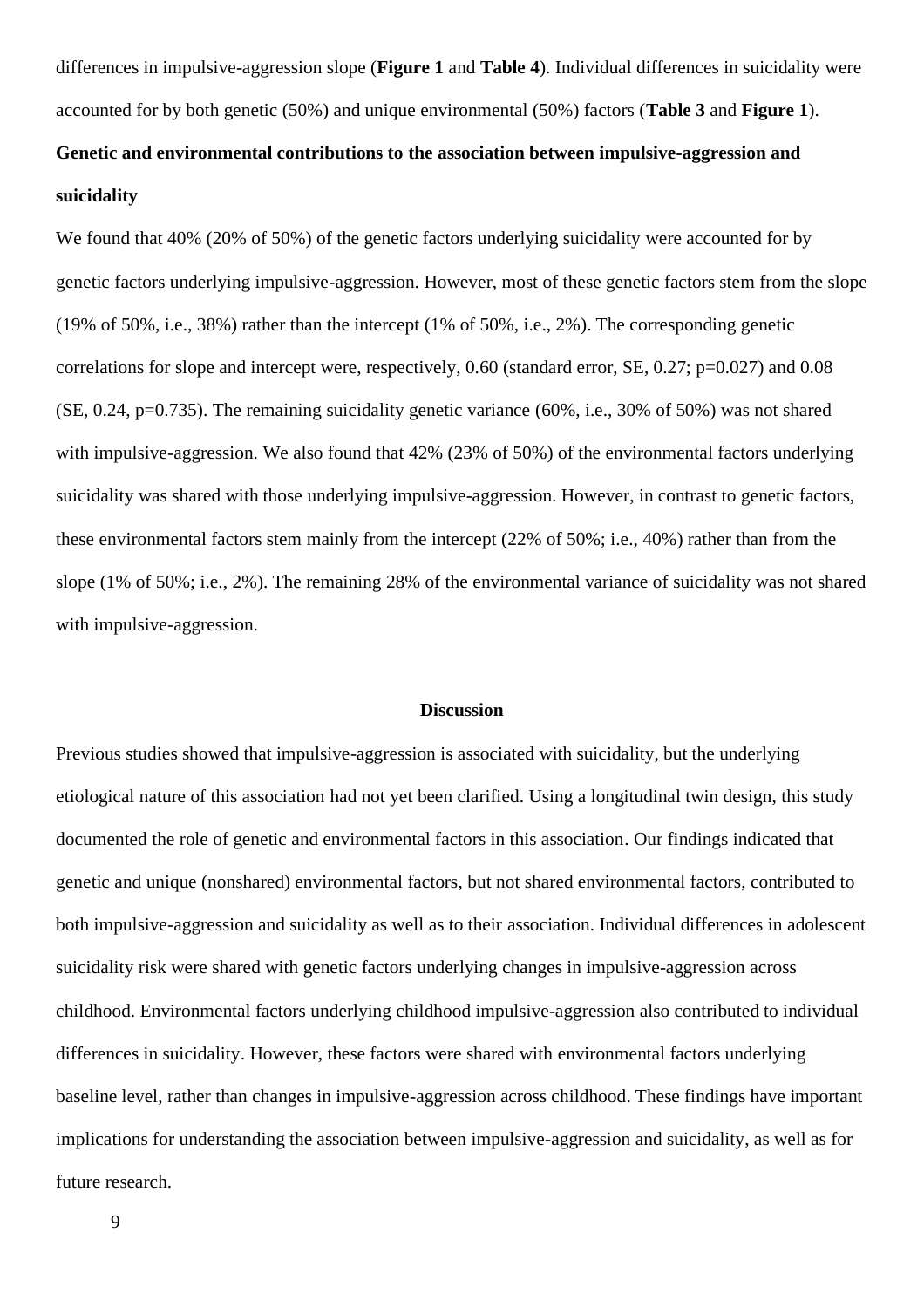First, at the phenotypic level, the association between impulsive-aggression and suicidality increased at 12 years, perhaps due to the emerging role of puberty. The possibility of an increasing role of impulsiveaggression regarding suicidality requires deeper exploration, but is in line with previous studies (Patton et al., 2007) underlining the important biological and psychosocial changes associated with puberty (Patton & Viner, 2007). The role of puberty deserves further exploration, particularly because we did not have information about suicidality onset in our sample. Indeed, the role of puberty in the association between impulsive-aggression and suicidality may differ depending on whether suicidality onset was in early adolescence (e.g., age 13) versus late adolescence (e.g., age 20). It is also worth noting that irritability and impulsive-aggression have been found to be associated with depressive symptoms in previous studies (e.g., Stringaris, Maughan, Copeland, Costello, & Angold, 2013; Brent et al., 2015), suggesting that impulsiveaggression could predict suicidal ideation, and not attempt. However, other studies found that irritability (Orri et al., 2019) and impulsive-aggression (Hartley, Pettit, & Castellanos, 2018) were associated with both ideation and attempts. Furthermore, other authors pointed out to impulsive traits as explanatory factors in the transition from ideation to attempt (O'Connor & Kirtley, 2018). As our sample size did not allow us to disentangle more in-depth the association of impulsive-aggression with suicidal ideation versus suicide attempt, larger studies of this kind are required.

Second, consistent with previous studies (Fu et al., 2002; Mann et al., 2009; Pedersen & Fiske, 2010), we found genetic and unique environmental contributions to suicidality, but no contribution of shared environmental factors. Similarly, consistent with previous reports, we found a substantial contribution of genetic factors to impulsive-aggression (Tuvblad & Baker, 2011; Waltes, Chiocchetti, & Freitag, 2016). The findings of genetic and environmental underpinnings of changes in impulsive-aggression over childhood, which were distinct from those underlying the baseline level of symptoms, mirror similar findings for hyperactivity (Pingault, Viding, et al., 2015) and conduct disorders (Pingault, Rijsdijk, Zheng, Plomin, & Viding, 2015).

Third, the finding of a significant genetic overlap between impulsive-aggression and suicidality are in line with previous psychological autopsy studies (McGirr et al., 2009) and longitudinal familial studies (Brent et al., 2015), and suggests that suicidal behaviors and impulsive-aggression share genetic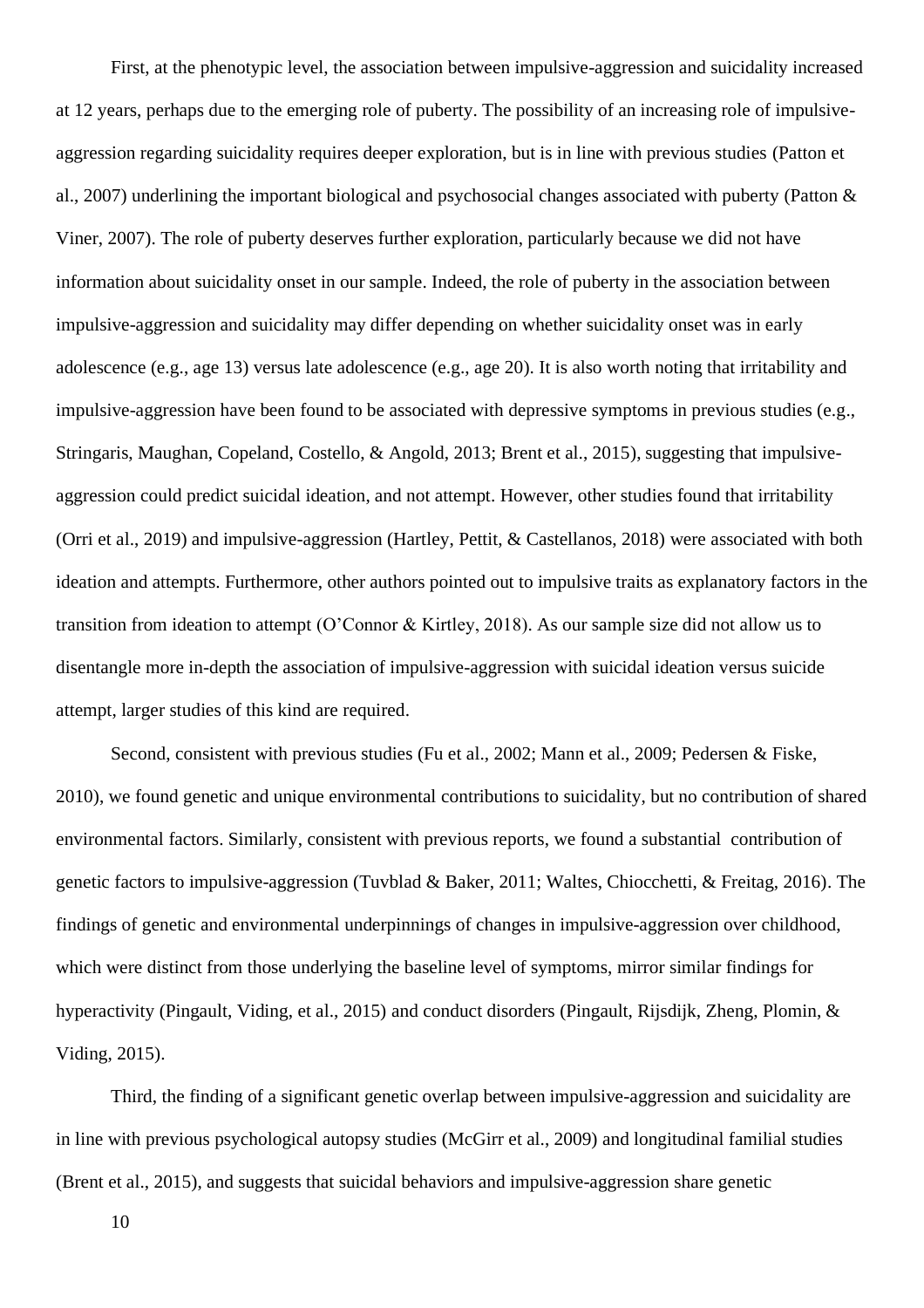vulnerabilities and perhaps underlying biological mechanisms (Mann et al., 2009). However, the present findings add further to this association by showing that genetic factors for suicidality overlap with genetic factors underlying the change in impulsive-aggression over time – not the initial level of symptoms in early childhood. Future molecular studies should aim to identify the genes accounting for this shared heritability. Genes involved in the regulation of the serotoninergic (eg, 5-hydroxyindoleacetic acid, monoamine oxidase) and dopaminergic (eg, tyrosine hydroxylase, dopamine receptor DRD2) systems, as well as in the hypothalamic-pituitary-adrenal axis (eg, corticotrophin-release hormone gene) have been found to be associated with both suicidality and impulsive-aggression (Brezo et al., 2010; Mann, 2001; Waltes et al., 2016; Zai et al., 2012). However, these studies rarely investigated impulsive-aggression and suicidality together in the same sample. Therefore, a promising avenue for future studies may be to focus on genes that are likely to account for the covariation of those traits in a same sample. Additionally, it would be important for such studies to adopt a longitudinal approach to identify genetic factors specifically accounting for the developmental course of impulsive-aggression.

Fourth, we found that the association between impulsive-aggression and suicidality was also significantly accounted for by environmental factors. That is, beyond genetic factors, exposure to unique life experiences accounted for a substantial part of the phenotypic association between impulsive-aggression and suicidality. In contrast to the pattern observed for genetic factors, we found that suicidality shared such environmental factors with the baseline level of impulsive-aggression, pointing to putative environmental factors that could be involved early in childhood and persist over time. For example, previous studies showed that impulsive-aggression lead to increased interpersonal problems, such as peer rejection and victimization (Boivin & Hymel, 1997; Boivin, Petitclerc, Feng, & Barker, 2010; Camodeca et al., 2002; Card & Little, 2006; Salmivalli & Nieminen, 2002), which starts early in childhood, is chronic (Barker et al., 2008; Geoffroy et al., 2018), and a documented risk factor for suicidal thoughts and behaviors (Geoffroy et al., 2016; Geoffroy, Gunnell, & Power, 2014). Future studies should aim to identify and test the role of putative environmental factors in the association between impulsive-aggression and suicidality, as they might be promising targets for early preventive interventions. For example, the Good Behavior Game, an intervention designed to reduce aggression, was found to reduce suicidal behaviors via environmental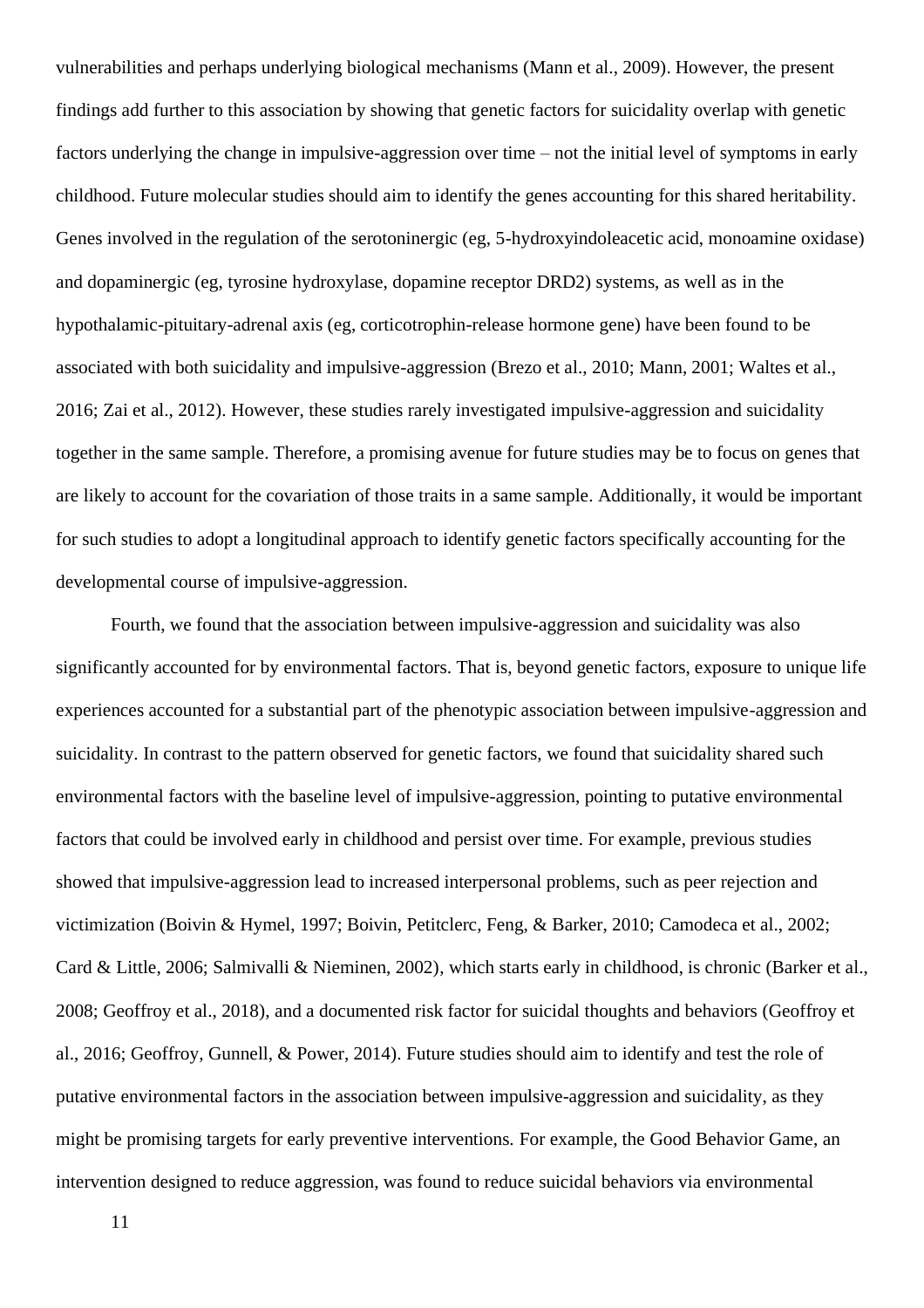mechanisms such as improving social adaptation into the classroom (Newcomer et al., 2016). Understanding the role of such early interventions in reducing environmental risks for impulsive-aggressive and suicidality may open important clinical avenues. It is also important to note that in twin designs, unique environmental factors also include measurement errors. Therefore, future studies also need to better quantify the strength of the association and the causal nature of specific environmental influences.

Fifth, beyond the genetic and environmental factors contributing to suicidality that were shared with impulsive-aggression, an important proportion was unique to suicidality. Future studies should further investigate these factors, including the possible shared etiology with mood disorders. Results from prior studies are inconsistent. For example, evidence from family (Egeland & Sussex, 1985) and molecular (Brezo et al., 2010) studies showed that family transmission of suicidality is partly independent from family transmission of mood disorders, suggesting that impulsive-aggression and mood disorders explain different parts of suicidality genetic variance. Another study showed genetic and shared environmental factors common to suicidal ideation, depression, and conduct disorder (Linker, Gillespie, Maes, Eaves, & Silberg, 2012). To the extent that conduct disorders and impulsive-aggression overlaps, these finding suggests that the genetic contributions to impulsive-aggression and depression partially overlap. Finally, another study indicated that suicidality risk in children presenting with irritability (a construct closely related to impulsiveaggression) was significantly higher when those children showed concomitant high levels of depressive/anxious mood (Orri, Galera, et al., 2018). This may suggest gene×gene interactions whereby the genetic association between impulsive-aggression and suicidality vary according to the level of depressive/anxious symptomatology. Those mechanisms should be tested in well-designed geneticallyinformed studies.

#### **Strengths and limitations**

This study was conducted using a large population-based sample of twins followed-up yearly or biyearly for 14 years, which allowed us to explore developmental aspects of the association between impulsiveaggression and suicidality. Impulsive-aggression and suicidality were respectively assessed using teacherreports and self-reports, thus ensuring that our estimates were not inflated by shared method variance bias. However, the findings must be interpreted in light of the following limitations. First, our sample was not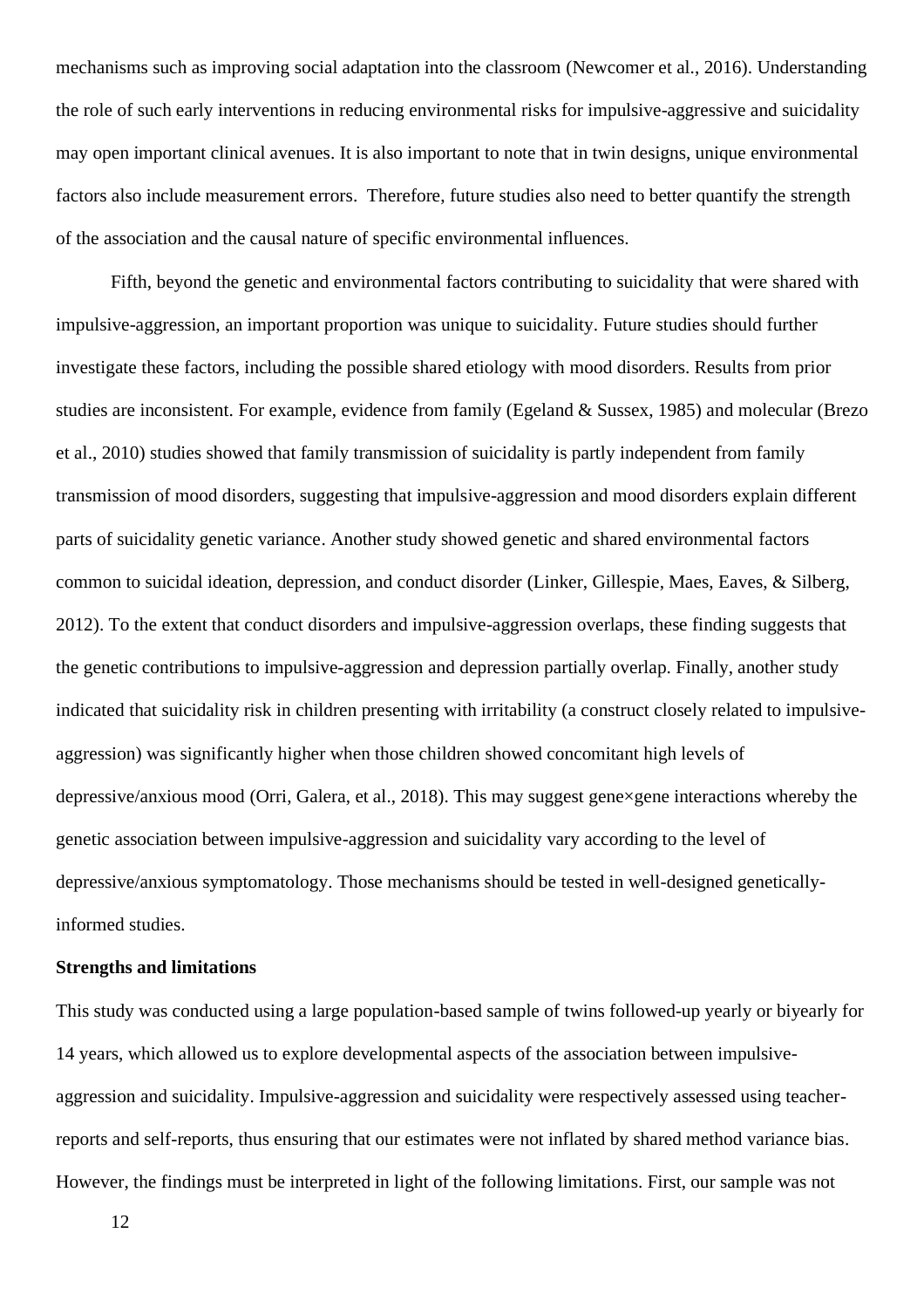representative of the general population. However, the sample was originally drawn from a birth registry and sociodemographic characteristics did not differ from a representative sample of same-age singleton children from the same region (Paquin et al., 2017). It is unlikely that lack of representativeness would bias our estimates of the genetic and environmental influences. Second, given the size of our sample and the low prevalence of our outcome, we were unable to test for qualitative or quantitative sex differences. Similarly, our sample size did not enable us to investigate suicide attempt and suicidal ideation separately. However, suicidality can be conceptualized as a continuum from passive suicidal though to lethal suicide attempts, and our measure of suicidality captured active suicidal ideation (i.e., plan) rather than passive suicidal ideation. Third, although serious suicidal ideation and suicide attempt are very infrequent before age 12, we cannot exclude this possibility due to our lifetime measure of suicidality. However, even in that case, the overlap between impulsive-aggression and suicidality would be minimal and unlikely to substantially bias our findings. Fourth, although AE models were the best fitting models in our sample, removing the C component may result in inflated estimate of the genetic (A) component and of genetic correlations. Finally, our study suffers from the inherent limitations of the twin design, such as the assumption of limited gene×environment interaction or assortative mating.

#### **Conclusion**

This population-based twin study shows that a significant proportion of the genetic and unique environmental factors underlying adolescent suicidality are overlapping with genetic and environmental factors underlying childhood impulsive-aggression. Our findings suggest different developmental processes for the genetic and environmental influences on suicidality. Indeed, genetic factors for suicidality overlap with genetic factors influencing how impulsive-aggression changes during childhood, while environmental factors for suicidality overlap with environmental factors influencing impulsive-aggression baseline level. Future studies should identify the specific factors and mechanisms (both genetic and environmental) that contribute to these shared influences in order to further clarify the etiology of suicidality and to inform preventive interventions.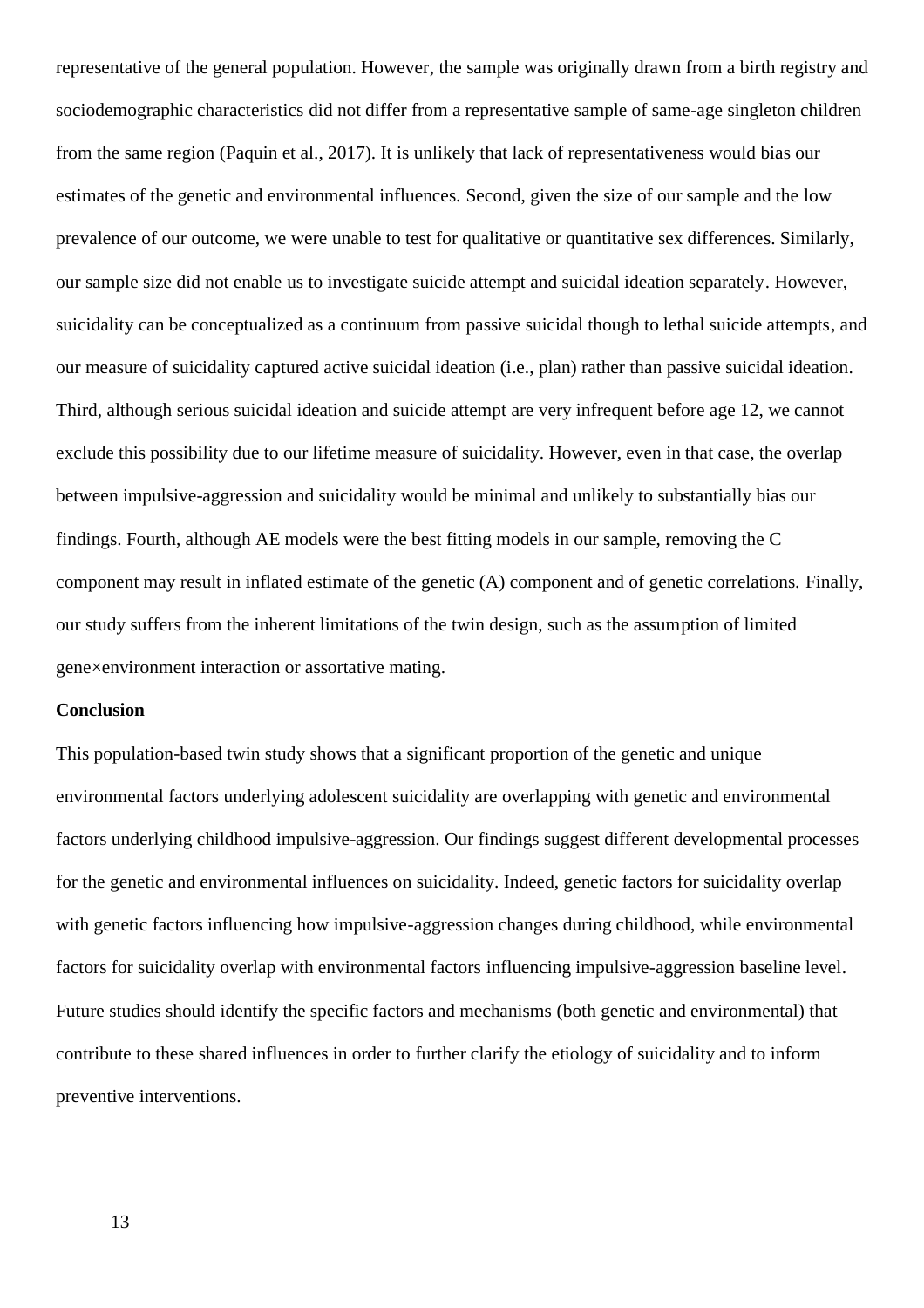**Acknowledgements.** We gratefully acknowledge the on-going contribution of families, children and teachers in the Quebec Newborn Twin Study (QNTS). We also thank Hélène Paradis for data preparation. Dr Orri reports receiving a postdoctoral research fellowship from Canadian Institutes of Health Research (CIHR) and a grant from the European Union's Horizon 2020 research and innovation program (#793396). Dr Geoffroy reports receiving funding from the American Foundation for Suicide Prevention. Dr Boivin reports holding a Canada Research Chair (Tier 1) in Child Development. Dr Turecki reports holding a Canada Research Chair (Tier 1) and a NARSAD Distinguished Investigator Award, and being supported by grants from the Canadian Institute of Health Research (CIHR) (FDN148374 and EGM141899). Drs Boivin, Geoffroy and Turecki reports being supported by the Fonds de recherche du Québec - Santé (FRQS) through the Quebec Network on Suicide, Mood Disorders and Related Disorders. Drs Côté and Geoffroy report being research fellows of the Fonds de Recherche du Québec. No other disclosures were reported. Funding for the primary school data collections comes from Social Science and Humanities Research Council (SSHRC) grant 410-2001-1475. Funding for the age 20 data collection comes from SSHRC grant 435-2014- 1536. Funders have no role in study design, data analysis, and interpretation of the data, writing of the manuscript.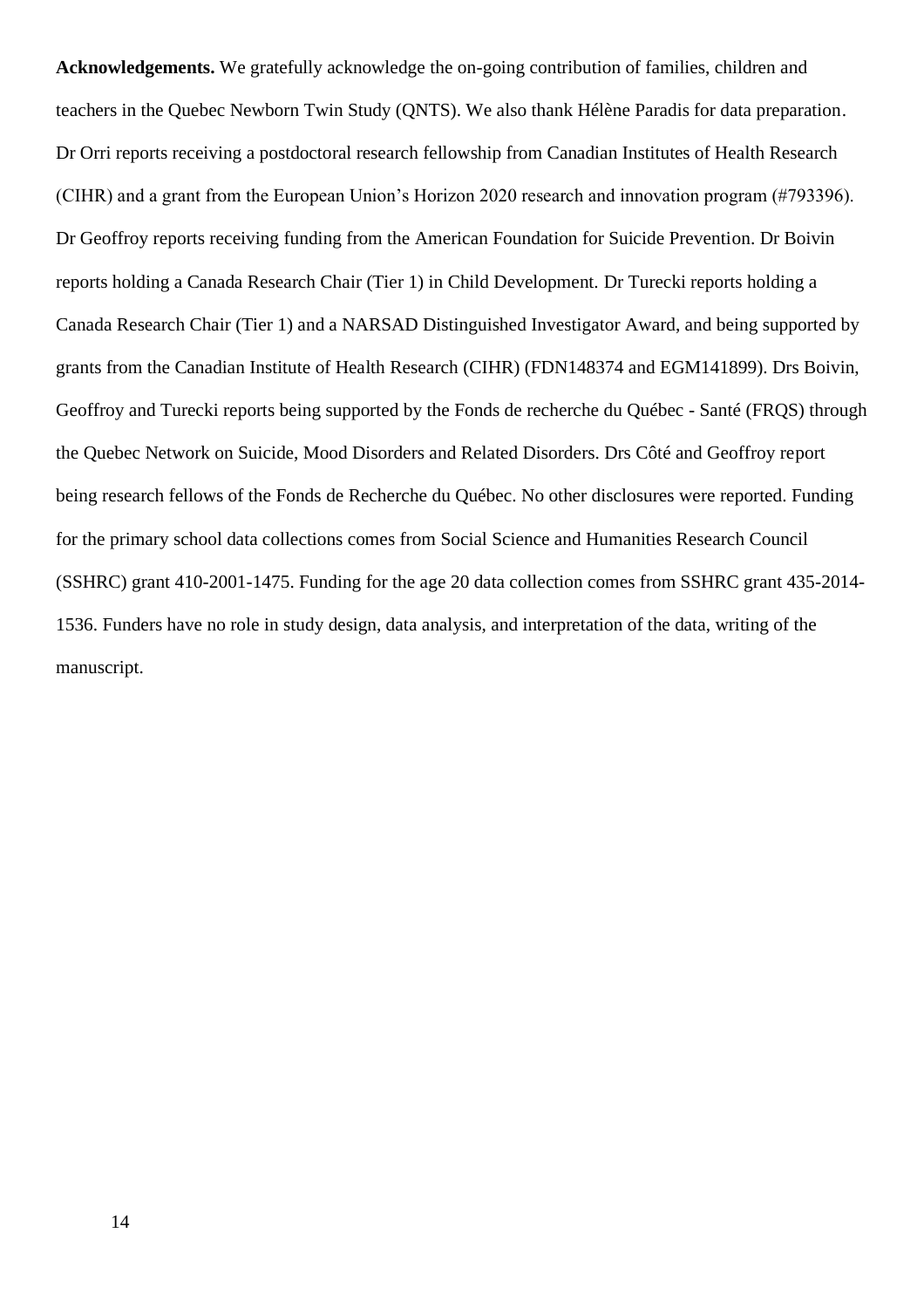#### **References**

- Arsenault-Lapierre, G., Kim, C., & Turecki, G. (2004). Psychiatric diagnoses in 3275 suicides : A metaanalysis. *BMC Psychiatry*, *4*, 37. https://doi.org/10.1186/1471-244X-4-37
- Barker, E. D., Boivin, M., Brendgen, M., Fontaine, N., Arseneault, L., Vitaro, F., … Tremblay, R. E. (2008). Predictive validity and early predictors of peer-victimization trajectories in preschool. *Archives of General Psychiatry*, *65*(10), 1185‑1192. https://doi.org/10.1001/archpsyc.65.10.1185
- Barker, E. D., & Salekin, R. T. (2012). Irritable oppositional defiance and callous unemotional traits : Is the association partially explained by peer victimization? *Journal of Child Psychology and Psychiatry, and Allied Disciplines*, *53*(11), 1167‑1175. https://doi.org/10.1111/j.1469-7610.2012.02579.x
- Barker, E. D., Tremblay, R. E., Nagin, D. S., Vitaro, F., & Lacourse, E. (2006). Development of male proactive and reactive physical aggression during adolescence. *Journal of Child Psychology and Psychiatry, and Allied Disciplines*, *47*(8), 783‑790. https://doi.org/10.1111/j.1469-7610.2005.01585.x
- Boivin, M., & Hymel, S. (1997). Peer experiences and social self-perceptions : A sequential model. *Developmental Psychology*, *33*(1), 135‑145.
- Boivin, Michel, Brendgen, M., Dionne, G., Dubois, L., Pérusse, D., Robaey, P., … Vitaro, F. (2013). The Quebec Newborn Twin Study Into Adolescence : 15 Years Later. *Twin Research and Human Genetics*, *16*(1), 64‑69. https://doi.org/10.1017/thg.2012.129
- Boivin, Michel, Brendgen, M., Vitaro, F., Forget-Dubois, N., Feng, B., Tremblay, R. E., & Dionne, G. (2013). Evidence of gene-environment correlation for peer difficulties : Disruptive behaviors predict early peer relation difficulties in school through genetic effects. *Development and Psychopathology*, *25*(1), 79‑92. https://doi.org/10.1017/S0954579412000910
- Boivin, Michel, Petitclerc, A., Feng, B., & Barker, E. D. (2010). The developmental trajectories of peer victimization in middle to late childhood and the changing nature of their behavioral correlates. *Merrill-Palmer Quarterly*, *56*(3), 231‑260. https://doi.org/10.1353/mpq.0.0050
- Brent, D. A., Melhem, N. M., Oquendo, M., Burke, A., Birmaher, B., Stanley, B., … Mann, J. J. (2015). Familial Pathways to Early-Onset Suicide Attempt : A 5.6-Year Prospective Study. *JAMA Psychiatry*, *72*(2), 160‑168. https://doi.org/10.1001/jamapsychiatry.2014.2141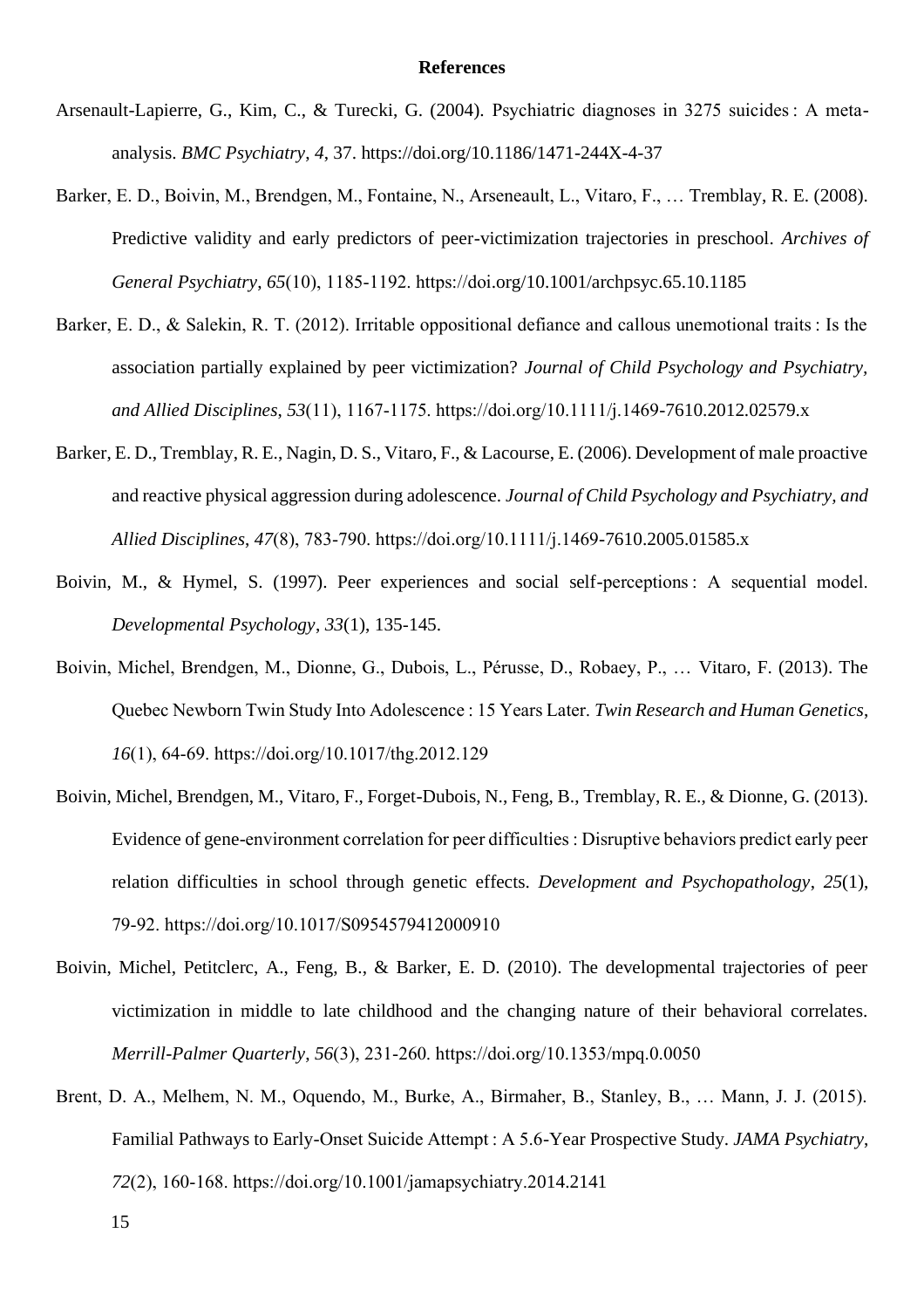- Brezo, J., Bureau, A., Mérette, C., Jomphe, V., Barker, E. D., Vitaro, F., … Turecki, G. (2010). Differences and similarities in the serotonergic diathesis for suicide attempts and mood disorders : A 22-year longitudinal gene-environment study. *Molecular Psychiatry*, *15*(8), 831‑843. https://doi.org/10.1038/mp.2009.19
- Brezo, Jelena, Barker, E. D., Paris, J., Hébert, M., Vitaro, F., Tremblay, R. E., & Turecki, G. (2008). Childhood trajectories of anxiousness and disruptiveness as predictors of suicide attempts. *Archives of Pediatrics & Adolescent Medicine*, *162*(11), 1015‑1021. https://doi.org/10.1001/archpedi.162.11.1015
- Burton, K. A., Florell, D., & Gore, J. S. (2013). Differences in Proactive and Reactive Aggression in Traditional Bullies and Cyberbullies. *Journal of Aggression, Maltreatment & Trauma*, *22*(3), 316‑328. https://doi.org/10.1080/10926771.2013.743938
- Camodeca, M., Goossens, F. A., Terwogt, M. M., & Schuengel, C. (2002). Bullying and victimization among school-age children : Stability and links to proactive and reactive aggression. *Social Development*, *11*(3), 332‑345. https://doi.org/10.1111/1467-9507.00203
- Card, N. A., & Little, T. D. (2006). Proactive and reactive aggression in childhood and adolescence : A meta-analysis of differential relations with psychosocial adjustment. *International Journal of Behavioral Development*, *30*(5), 466‑480. https://doi.org/10.1177/0165025406071904
- Côté, S. M., Orri, M., Brendgen, M., Vitaro, F., Boivin, M., Japel, C., … Tremblay, R. E. (2017). Psychometric properties of the Mental Health and Social Inadaptation Assessment for Adolescents (MIA) in a population-based sample. *International Journal of Methods in Psychiatric Research*, n/a-n/a. https://doi.org/10.1002/mpr.1566
- Dodge, K. A., & Coie, J. D. (1987). Social-information-processing factors in reactive and proactive aggression in children's peer groups. *Journal of Personality and Social Psychology*, *53*(6), 1146‑1158.
- Egeland, J. A., & Sussex, J. N. (1985). Suicide and family loading for affective disorders. *JAMA*, *254*(7), 915‑918.
- Fergusson, D. M., Boden, J. M., & Horwood, L. J. (2013). Childhood self-control and adult outcomes : Results from a 30-year longitudinal study. *Journal of the American Academy of Child and Adolescent Psychiatry*, *52*(7), 709-717.e1. https://doi.org/10.1016/j.jaac.2013.04.008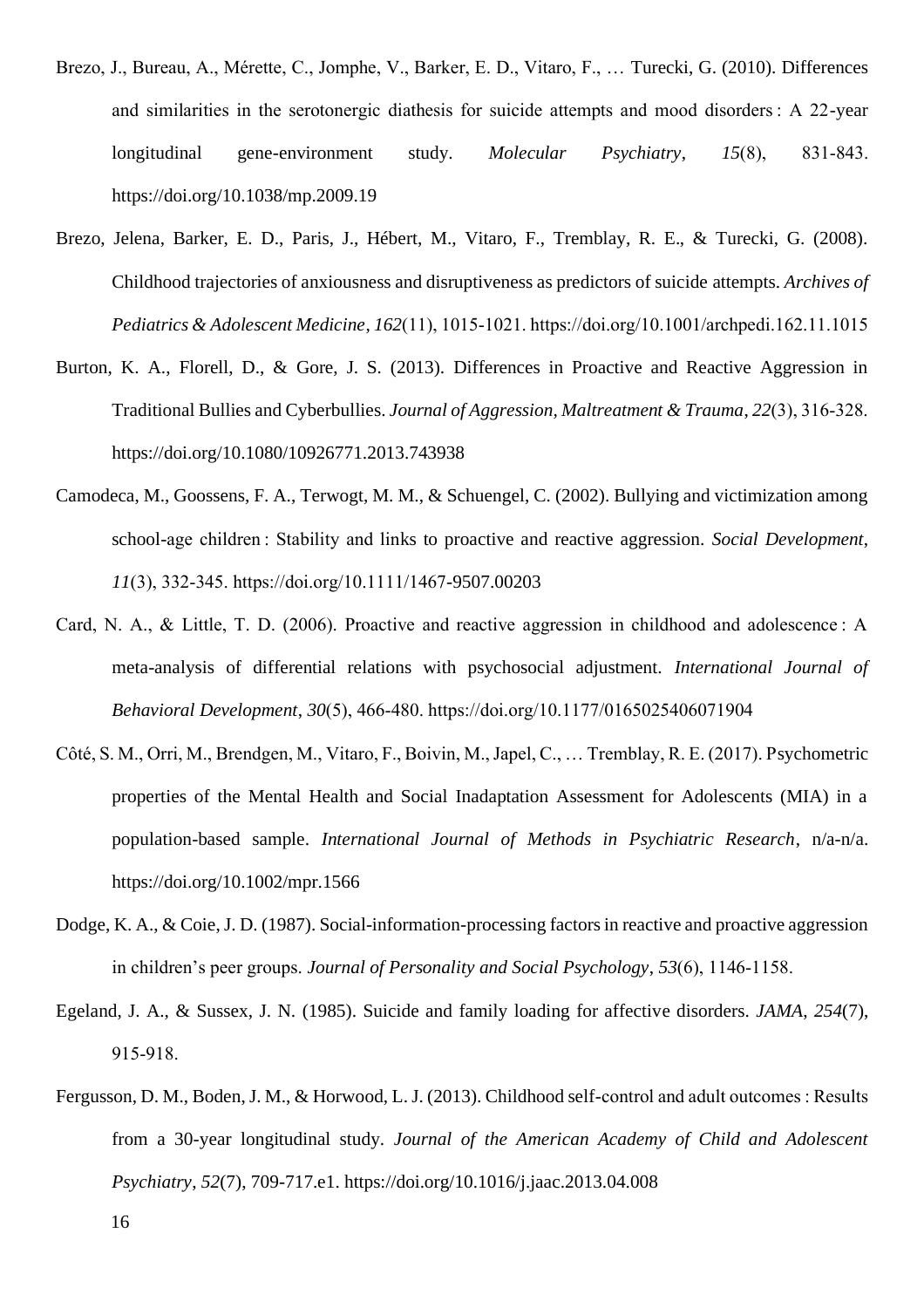Forget-Dubois, N., Pérusse, D., Turecki, G., Girard, A., Billette, J.-M., Rouleau, G., … Tremblay, R. E. (2003). Diagnosing Zygosity in Infant Twins : Physical Similarity, Genotyping, and Chorionicity. *Twin Research and Human Genetics*, *6*(6), 479‑485. https://doi.org/10.1375/twin.6.6.479

- Franklin, J. C., Ribeiro, J. D., Fox, K. R., Bentley, K. H., Kleiman, E. M., Huang, X., … Nock, M. K. (2016). Risk Factors for Suicidal Thoughts and Behaviors : A Meta-Analysis of 50 Years of Research. *Psychological Bulletin*. https://doi.org/10.1037/bul0000084
- Fu, Q., Heath, A. C., Bucholz, K. K., Nelson, E. C., Glowinski, A. L., Goldberg, J., … Eisen, S. A. (2002). A twin study of genetic and environmental influences on suicidality in men. *Psychological Medicine*, *32*(1), 11‑24.
- Geoffroy, Marie-Claude, Boivin, M., Arseneault, L., Renaud, J., Perret, L. C., Turecki, G., … Côté, S. M. (2018). Childhood trajectories of peer victimization and prediction of mental health outcomes in midadolescence : A longitudinal population-based study. *CMAJ*, *190*(2), E37‑E43. https://doi.org/10.1503/cmaj.170219
- Geoffroy, Marie-Claude, Boivin, M., Arseneault, L., Turecki, G., Vitaro, F., Brengden, M., … Côté, S. M. (in press). Association between peer victimization and suicidal ideation and suicide attempt during adolescence : Results from a prospective population-based birth cohort. *Journal of the American Academy of Child and Adolescent Psychiatry*.
- Geoffroy, M.-C., Gunnell, D., & Power, C. (2014). Prenatal and childhood antecedents of suicide : 50-year follow-up of the 1958 British Birth Cohort study. *Psychological Medicine*, *44*(6), 1245‑1256. https://doi.org/10.1017/S003329171300189X
- Hartley, C. M., Pettit, J. W., & Castellanos, D. (2018). Reactive Aggression and Suicide-Related Behaviors in Children and Adolescents : A Review and Preliminary Meta-Analysis. *Suicide and Life-Threatening Behavior*, *48*(1), 38‑51. https://doi.org/10.1111/sltb.12325
- Hawton, K., Saunders, K. E. A., & O'Connor, R. C. (2012). Self-harm and suicide in adolescents. *Lancet (London, England)*, *379*(9834), 2373‑2382. https://doi.org/10.1016/S0140-6736(12)60322-5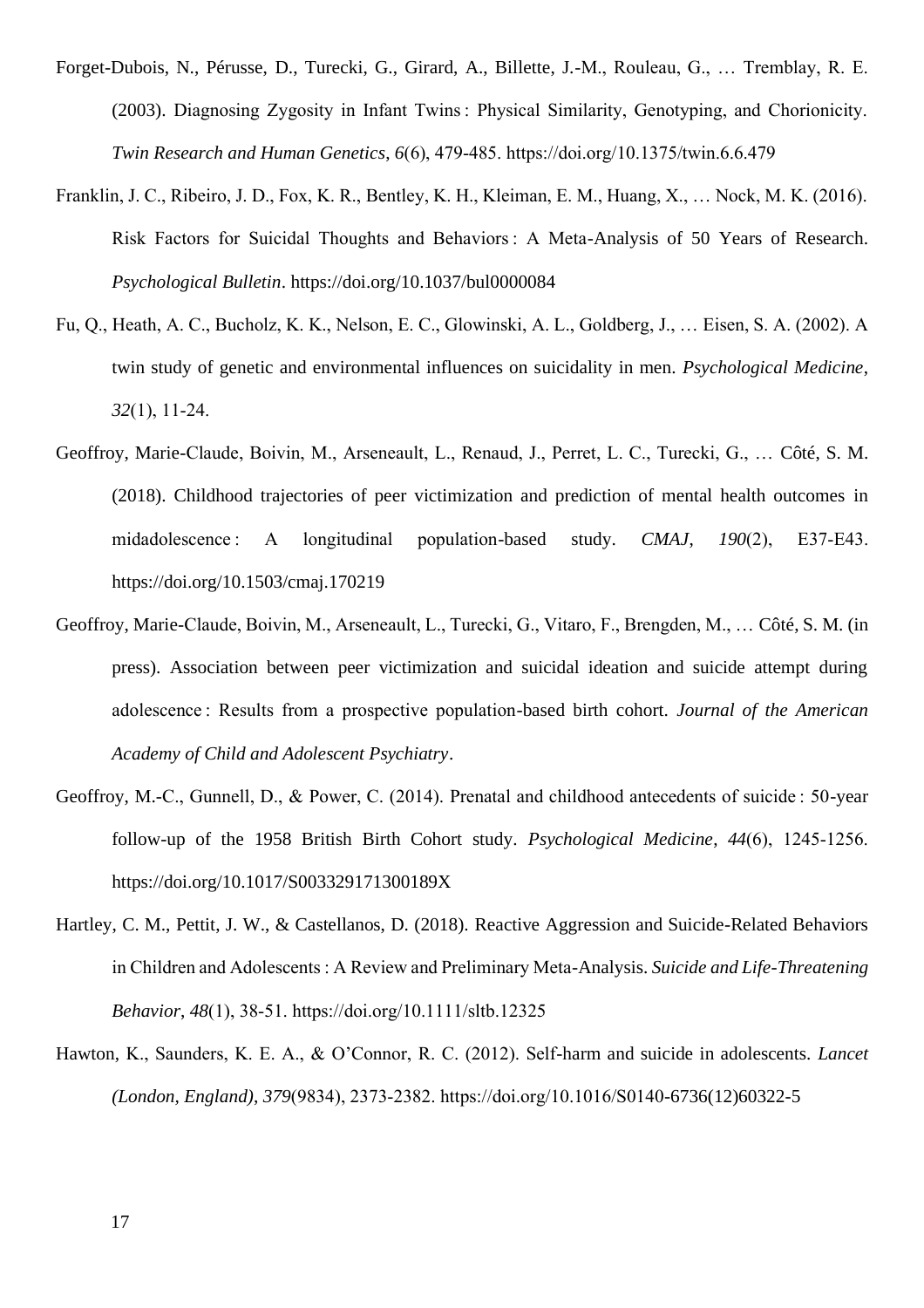- Hu, L., & Bentler, P. M. (1999). Cutoff criteria for fit indexes in covariance structure analysis : Conventional criteria versus new alternatives. *Structural Equation Modeling: A Multidisciplinary Journal*, *6*(1), 1– 55. https://doi.org/10.1080/10705519909540118
- Lacourse, E., Boivin, M., Brendgen, M., Petitclerc, A., Girard, A., Vitaro, F., … Tremblay, R. E. (2014). A longitudinal twin study of physical aggression during early childhood : Evidence for a developmentally dynamic genome. *Psychological Medicine*, *44*(12), 2617‑2627. https://doi.org/10.1017/S0033291713003218
- Linker, J., Gillespie, N. A., Maes, H., Eaves, L., & Silberg, J. L. (2012). Suicidal ideation, depression, and conduct disorder in a sample of adolescent and young adult twins. *Suicide & Life-Threatening Behavior*, *42*(4), 426‑436. https://doi.org/10.1111/j.1943-278X.2012.00101.x
- Mann, J. (2001). The Neurobiology and Genetics of Suicide and Attempted Suicide: A Focus on the Serotonergic System. *Neuropsychopharmacology*, *24*(5), 467‑477. https://doi.org/10.1016/S0893- 133X(00)00228-1
- Mann, J. J., Arango, V. A., Avenevoli, S., Brent, D. A., Champagne, F. A., Clayton, P., … Wenzel, A. (2009). Candidate endophenotypes for genetic studies of suicidal behavior. *Biological Psychiatry*, *65*(7), 556‑563. https://doi.org/10.1016/j.biopsych.2008.11.021
- McGirr, A., Renaud, J., Bureau, A., Seguin, M., Lesage, A., & Turecki, G. (2008). Impulsive-aggressive behaviours and completed suicide across the life cycle : A predisposition for younger age of suicide. *Psychological Medicine*, *38*(3), 407‑417. https://doi.org/10.1017/S0033291707001419
- McGirr, Alexander, Alda, M., Séguin, M., Cabot, S., Lesage, A., & Turecki, G. (2009). Familial Aggregation of Suicide Explained by Cluster B Traits : A Three-Group Family Study of Suicide Controlling for Major Depressive Disorder. *American Journal of Psychiatry*, *166*(10), 1124‑1134. https://doi.org/10.1176/appi.ajp.2009.08111744
- McGirr, Alexander, & Turecki, G. (2007). The relationship of impulsive aggressiveness to suicidality and other depression-linked behaviors. *Current Psychiatry Reports*, *9*(6), 460‑466.
- Muthén, L., & Muthén, B. (1998). *Mplus User's Guide. Seventh Edition.* Los Angeles, CA: Muthén & Muthén.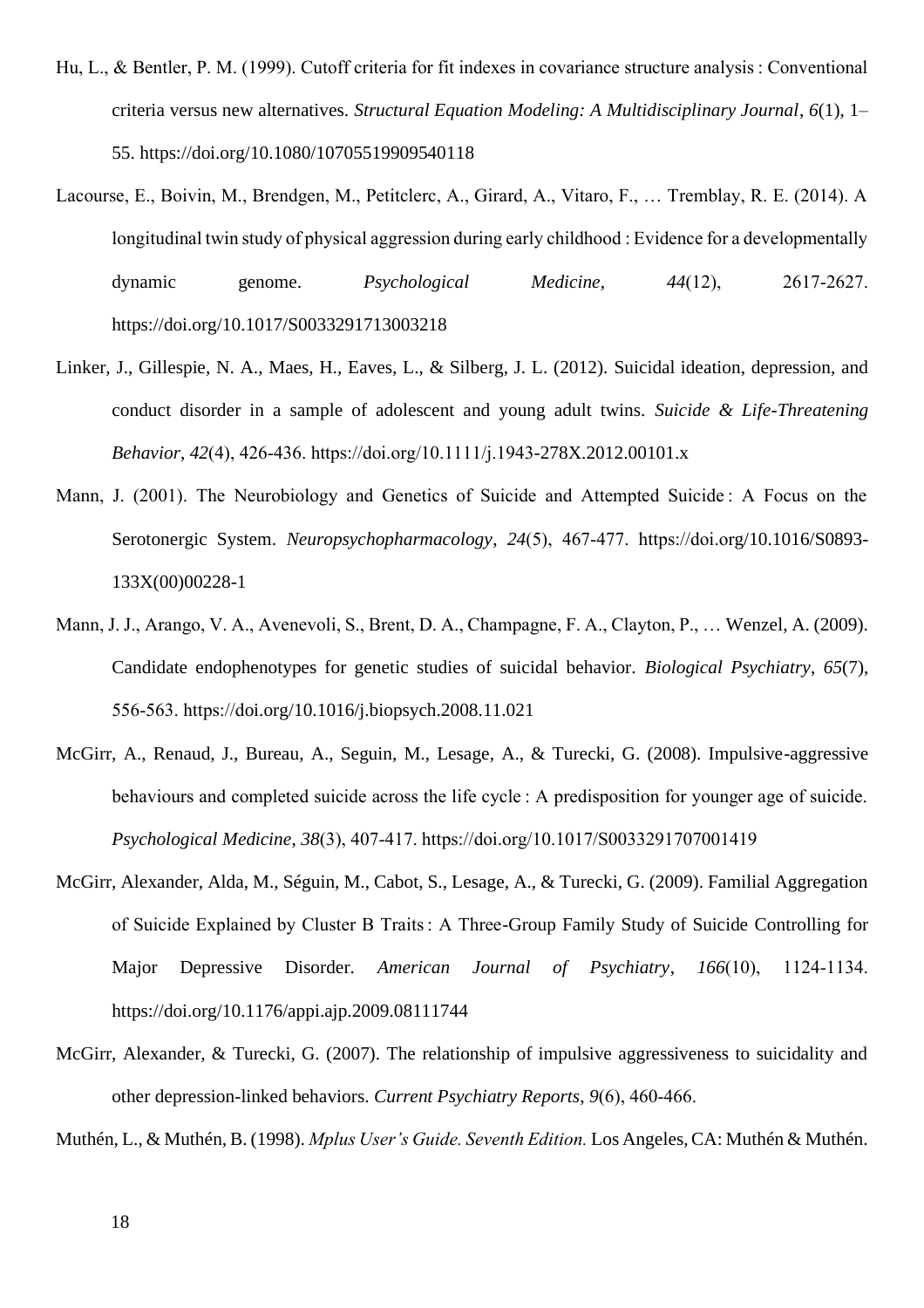- Newcomer, A. R., Roth, K. B., Kellam, S. G., Wang, W., Ialongo, N. S., Hart, S. R., … Wilcox, H. C. (2016). Higher Childhood Peer Reports of Social Preference Mediates the Impact of the Good Behavior Game on Suicide Attempt. *Prevention Science*, *17*(2), 145‑156. https://doi.org/10.1007/s11121-015-0593-4
- Nock, M. K., Borges, G., Bromet, E. J., Cha, C. B., Kessler, R. C., & Lee, S. (2008). Suicide and suicidal behavior. *Epidemiologic Reviews*, *30*, 133‑154. https://doi.org/10.1093/epirev/mxn002
- Nock, M. K., Green, J. G., Hwang, I., McLaughlin, K. A., Sampson, N. A., Zaslavsky, A. M., & Kessler, R. C. (2013). Prevalence, correlates, and treatment of lifetime suicidal behavior among adolescents : Results from the National Comorbidity Survey Replication Adolescent Supplement. *JAMA Psychiatry*, *70*(3), 300‑310. https://doi.org/10.1001/2013.jamapsychiatry.55
- O'Connor Rory C., & Kirtley Olivia J. (2018). The integrated motivational–volitional model of suicidal behaviour. *Philosophical Transactions of the Royal Society B: Biological Sciences*, *373*(1754), 20170268. https://doi.org/10.1098/rstb.2017.0268
- Orri, M., Galera, C., Turecki, G., Boivin, M., Tremblay, R. E., Geoffroy, M.-C., & Côté, S. M. (in press). Pathways of association between childhood irritability and adolescent suicidality. *Journal of the American Academy of Child & Adolescent Psychiatry*.
- Orri, M., Galera, C., Turecki, G., Forte, A., Renaud, J., Boivin, M., … Geoffroy, M.-C. (2018). Association of Childhood Irritability and Depressive/Anxious Mood Profiles With Adolescent Suicidal Ideation and Attempts. *JAMA Psychiatry*. https://doi.org/10.1001/jamapsychiatry.2018.0174
- Orri, M., Gunnell, D., Richard-Devantoy, S., Bolanis, D., Boruff, J., Turecki, G., & Geoffroy, M.-C. (2019). In-utero and perinatal influences on suicide risk : A systematic review and meta-analysis. *The Lancet Psychiatry*, *0*(0). https://doi.org/10.1016/S2215-0366(19)30077-X
- Orri, M., Perret, L. C., Turecki, G., & Geoffroy, M.-C. (2018). Association between irritability and suiciderelated outcomes across the life-course. Systematic review of both community and clinical studies. *Journal of Affective Disorders*, *239*, 220‑233. https://doi.org/10.1016/j.jad.2018.07.010
- Paquin, S., Lacourse, E., Brendgen, M., Vitaro, F., Dionne, G., Tremblay, R. E., & Boivin, M. (2017). Heterogeneity in the development of proactive and reactive aggression in childhood : Common and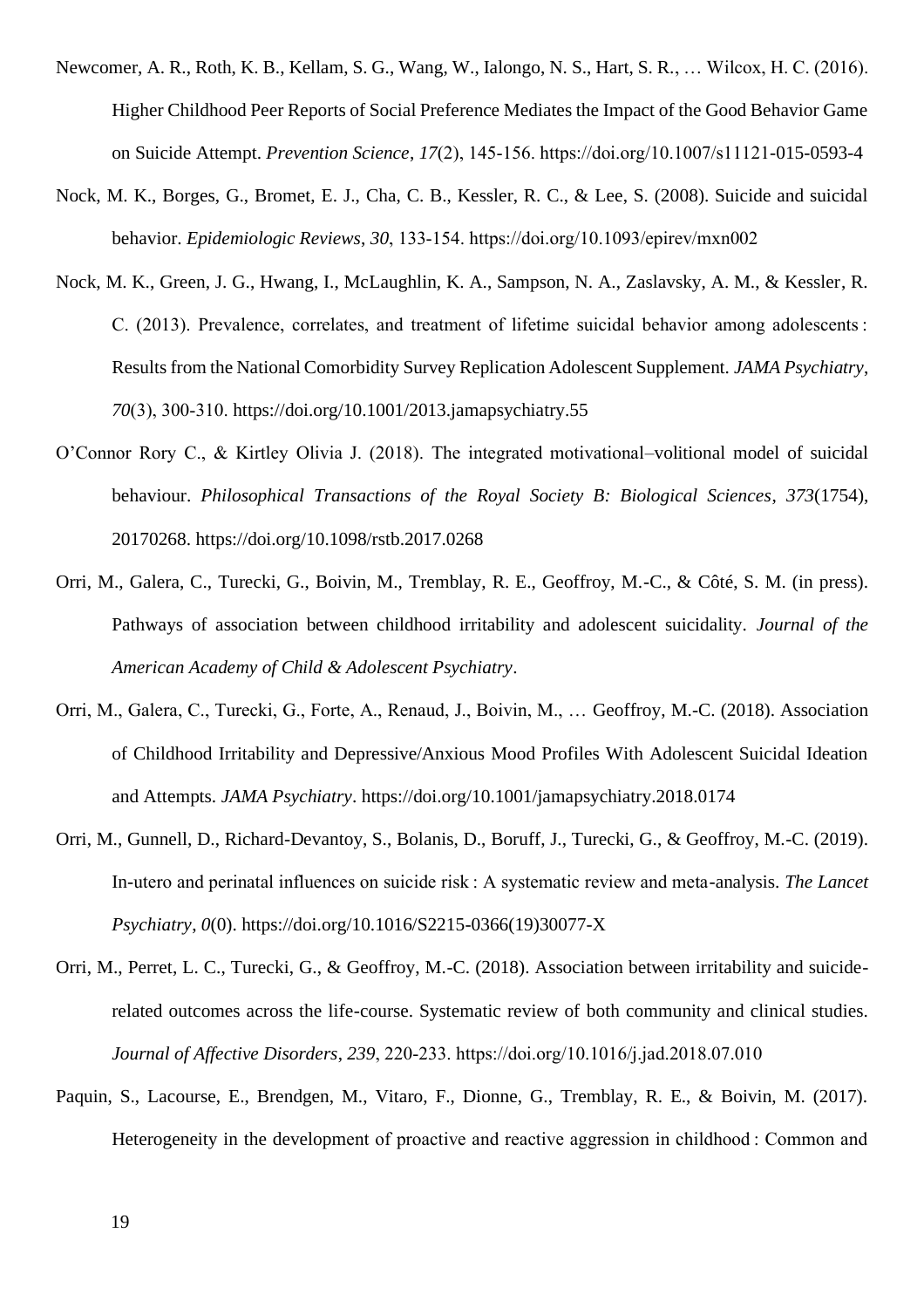specific genetic - environmental factors. *PloS One*, *12*(12), e0188730. https://doi.org/10.1371/journal.pone.0188730

- Patton, G. C., Hemphill, S. A., Beyers, J. M., Bond, L., Toumbourou, J. W., McMorris, B. J., & Catalano, R. F. (2007). Pubertal stage and deliberate self-harm in adolescents. *Journal of the American Academy of Child and Adolescent Psychiatry*, *46*(4), 508‑514. https://doi.org/10.1097/chi.0b013e31803065c7
- Patton, G. C., & Viner, R. (2007). Pubertal transitions in health. *Lancet (London, England)*, *369*(9567), 1130‑1139. https://doi.org/10.1016/S0140-6736(07)60366-3
- Pedersen, N. L., & Fiske, A. (2010). Genetic influences on suicide and nonfatal suicidal behavior : Twin study findings. *European Psychiatry*, *25*(5), 264‑267. https://doi.org/10.1016/j.eurpsy.2009.12.008
- Pingault, J.-B., Rijsdijk, F., Zheng, Y., Plomin, R., & Viding, E. (2015). Developmentally dynamic genome : Evidence of genetic influences on increases and decreases in conduct problems from early childhood to adolescence. *Scientific Reports*, *5*, 10053. https://doi.org/10.1038/srep10053
- Pingault, J.-B., Viding, E., Galéra, C., Greven, C. U., Zheng, Y., Plomin, R., & Rijsdijk, F. (2015). Genetic and Environmental Influences on the Developmental Course of Attention-Deficit/Hyperactivity Disorder Symptoms From Childhood to Adolescence. *JAMA Psychiatry*, *72*(7), 651‑658. https://doi.org/10.1001/jamapsychiatry.2015.0469
- Poulin, F., & Boivin, M. (2000). Reactive and proactive aggression : Evidence of a two-factor model. *Psychological Assessment*, *12*(2), 115‑122.
- Salmivalli, C., & Nieminen, E. (2002). Proactive and reactive aggression among school bullies, victims, and bully-victims. *Aggressive Behavior*, *28*(1), 30‑44. https://doi.org/10.1002/ab.90004
- Teymoori, A., Côté, S. M., Jones, B. L., Nagin, D. S., Boivin, M., Vitaro, F., … Tremblay, R. E. (2018). Risk Factors Associated With Boys' and Girls' Developmental Trajectories of Physical Aggression From Early Childhood Through Early Adolescence. *JAMA Network Open*, *1*(8), e186364‑e186364. https://doi.org/10.1001/jamanetworkopen.2018.6364
- Tremblay, R. E., Vitaro, F., & Côté, S. M. (2018). Developmental Origins of Chronic Physical Aggression : A Bio-Psycho-Social Model for the Next Generation of Preventive Interventions. *Annual Review of Psychology*, *69*(1), 383‑407. https://doi.org/10.1146/annurev-psych-010416-044030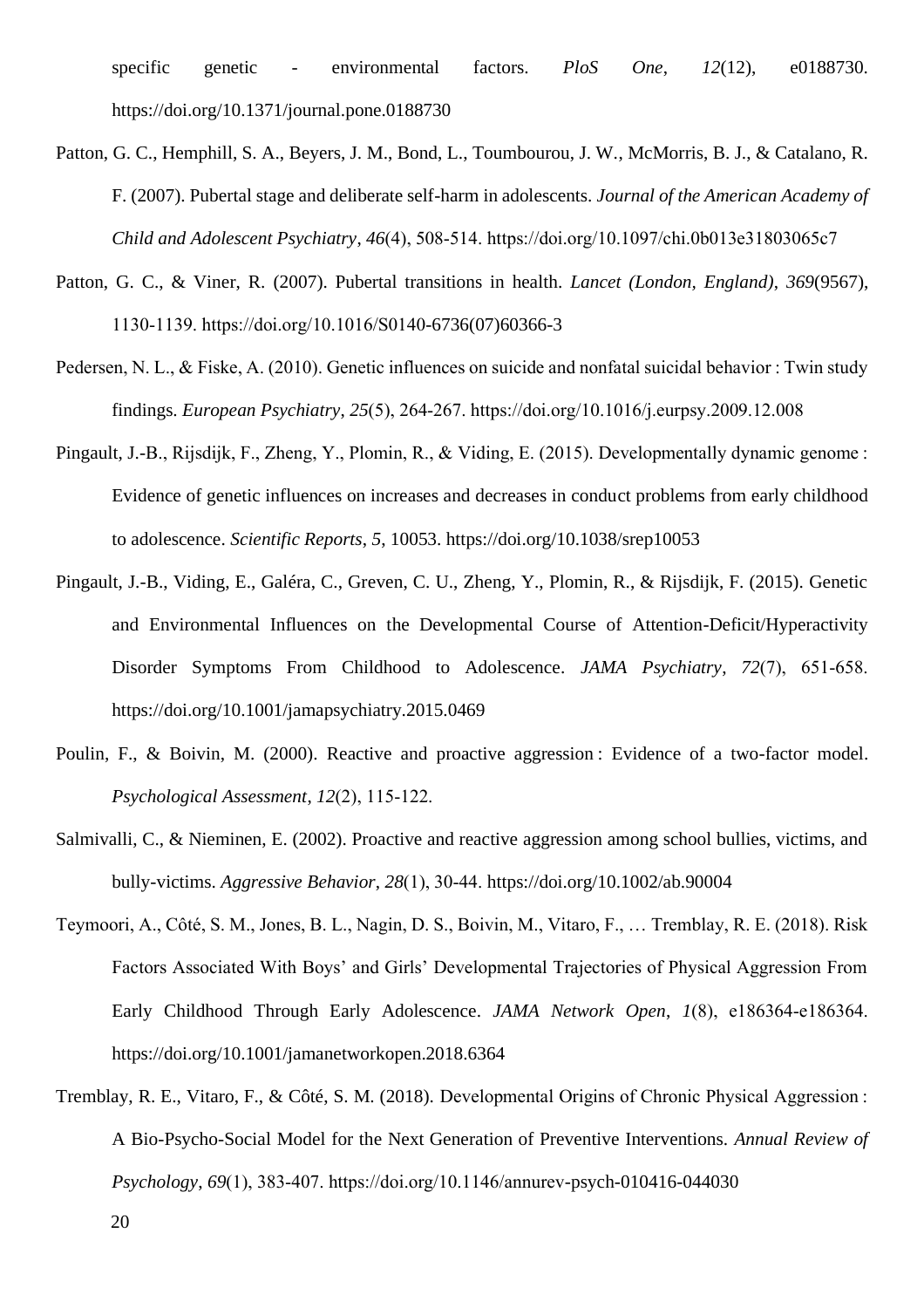- Turecki, G., & Brent, D. A. (2016). Suicide and suicidal behaviour. *Lancet (London, England)*, *387*(10024), 1227‑1239. https://doi.org/10.1016/S0140-6736(15)00234-2
- Turecki, G., Ernst, C., Jollant, F., Labonté, B., & Mechawar, N. (2012). The neurodevelopmental origins of suicidal behavior. *Trends in Neurosciences*, *35*(1), 14‑23. https://doi.org/10.1016/j.tins.2011.11.008
- Tuvblad, C., & Baker, L. A. (2011). Human aggression across the lifespan : Genetic propensities and environmental moderators. *Advances in Genetics*, *75*, 171‑214. https://doi.org/10.1016/B978-0-12- 380858-5.00007-1
- Vitaro, F., Barker, E. D., Boivin, M., Brendgen, M., & Tremblay, R. E. (2006). Do Early Difficult Temperament and Harsh Parenting Differentially Predict Reactive and Proactive Aggression? *Journal of Abnormal Child Psychology*, *34*(5), 681‑691. https://doi.org/10.1007/s10802-006-9055-6
- Waltes, R., Chiocchetti, A. G., & Freitag, C. M. (2016). The neurobiological basis of human aggression : A review on genetic and epigenetic mechanisms. *American Journal of Medical Genetics Part B: Neuropsychiatric Genetics*, *171*(5), 650‑675. https://doi.org/10.1002/ajmg.b.32388
- WHO. (2015). WHO | Suicide data. Consulté 24 février 2018, à l'adresse WHO website: http://www.who.int/mental\_health/prevention/suicide/suicideprevent/en/
- Zai, C. C., de Luca, V., Strauss, J., Tong, R. P., Sakinofsky, I., & Kennedy, J. L. (2012). Genetic Factors and Suicidal Behavior. In Y. Dwivedi (Éd.), *The Neurobiological Basis of Suicide*. Consulté à l'adresse http://www.ncbi.nlm.nih.gov/books/NBK107191/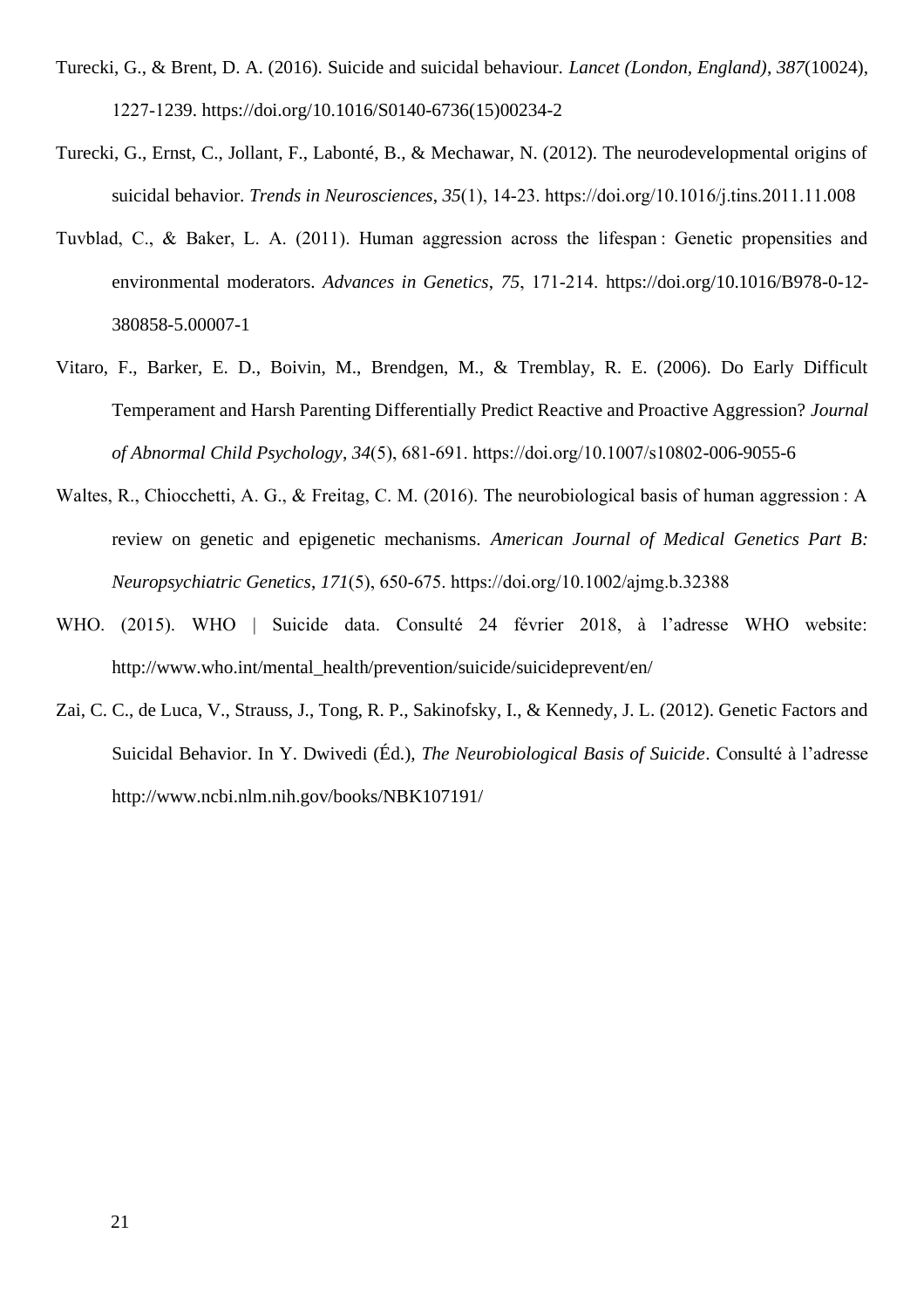**Figure 1. Genetic and environmental influences on the association between impulsive-aggression and suicidality**



The figure shows the proportion of variance explained by the different genetic (A) and unique environmental (E) influences (part A). *Int* and *slp* are, respectively, the intercept and slope parameters of the growth curve model describing the development of impulsive-aggression (I-A) over time. The observed (dots) and estimated (line) impulsive-aggression values are represented in part B (phenotypic model). Fit indices for the final model were as follows (Hu & Bentler, 1999): Chi-square 192.9 (141 DF); Root Mean Square Error of Approximation 0.04, (good fit if <0.05); Comparative Fit Indices 0.913 (good fit if > 0.90); Tukey-Lewis Fit Indices 0.918 (good fit if >0.90). Fit indices for the phenotypic model were as follows: Chi-square 59.9 (10 DF); Root Mean Square Error of Approximation 0.08, (good fit if <0.05); Comparative Fit Indices 0.925 (good fit if  $> 0.90$ ); Tukey-Lewis Fit Indices 0.925 (good fit if  $> 0.90$ ).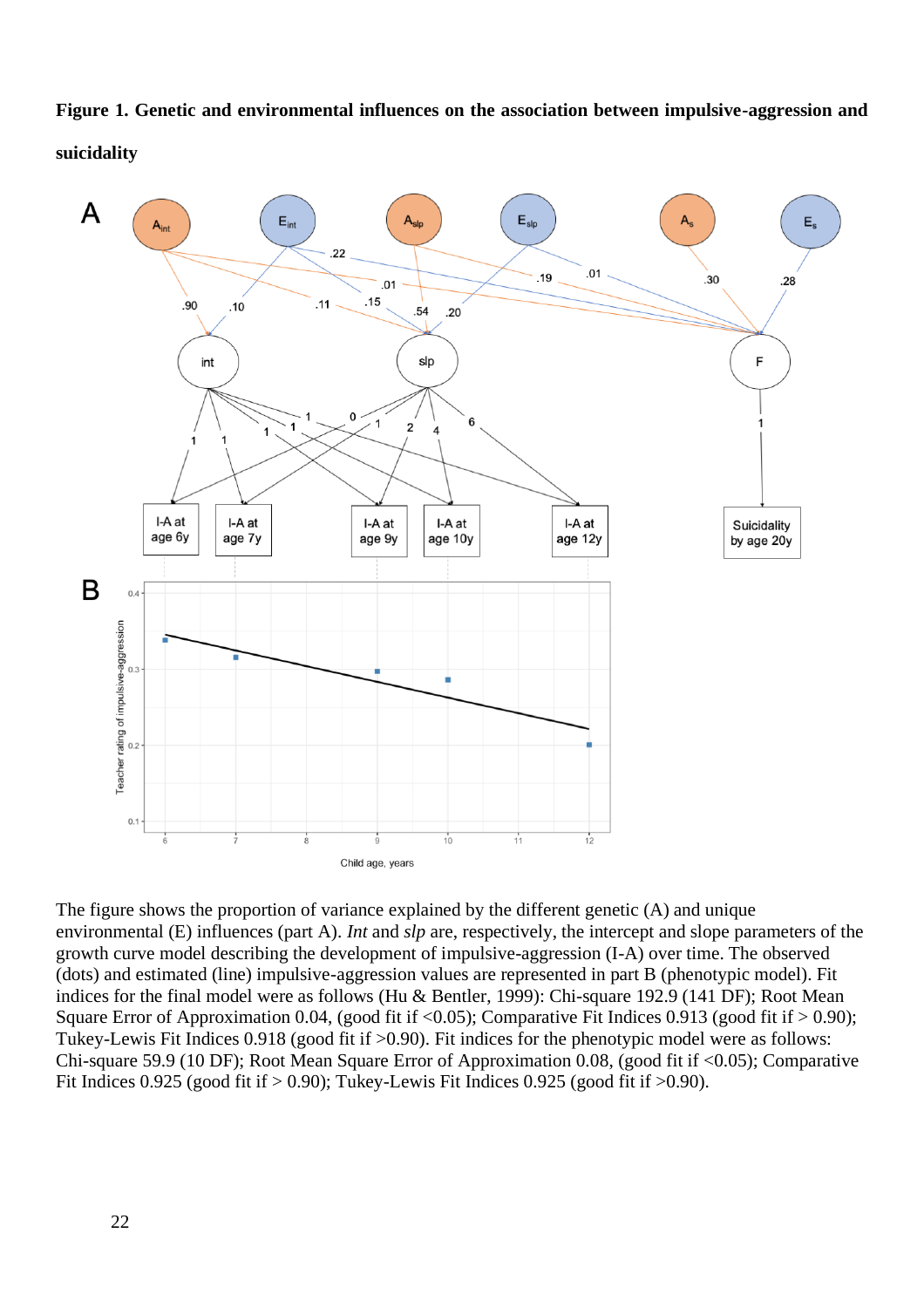## Table 1. Characteristics of the study sample (N=862)

|                                                         | n(%)         |
|---------------------------------------------------------|--------------|
| Male sex                                                | 355 (41.2)   |
| Monozygotic twins                                       | 318 (36.9)   |
| Low family income                                       | 63(7.3)      |
| Low maternal education                                  | 113(13.1)    |
| Teenage mother at child birth                           | 7(0.8)       |
| Single mother family                                    | 25(2.9)      |
| Low birthweight $\left( < 2500 \text{g} \right)$        | 343 (39.79)  |
| Maternal smoking in pregnancy                           | 163 (18.87)  |
| Maternal depression <sup>a</sup>                        | 17.63(5.31)  |
| Paternal depression <sup>a</sup>                        | 17.03 (4.48) |
| Family functioning <sup>a</sup>                         | 8.86 (4.97)  |
| Hostile-reactive parenting <sup>a</sup>                 | 1.40(1.50)   |
| Physical aggression at age $1 \frac{1}{2}$ <sup>a</sup> | 0.47(0.42)   |
| Hyperactivity at age $1 \frac{1}{2}$ <sup>a</sup>       | 0.77(0.50)   |
| Opposition at $1/2^a$                                   | 0.79(0.60)   |
| Anxiety at age $1 \frac{1}{2}$                          | 0.28(0.39)   |
| Impulsive-aggression at age $6a$                        | 0.33(0.49)   |
| Impulsive-aggression at age $7^a$                       | 0.30(0.46)   |
| Impulsive-aggression at age $9^a$                       | 0.30(0.49)   |
| Impulsive-aggression at age $10^a$                      | 0.29(0.47)   |
| Impulsive-aggression at age $12^a$                      | 0.20(0.40)   |

Variables are measured when the child was 6 months old, if not otherwise specified. Missing data rate for

each measure of impulsive aggression from 6 to 12 year of age was 35, 30, 33, 30, and 40% respectively.

<sup>a</sup> Mean (SD)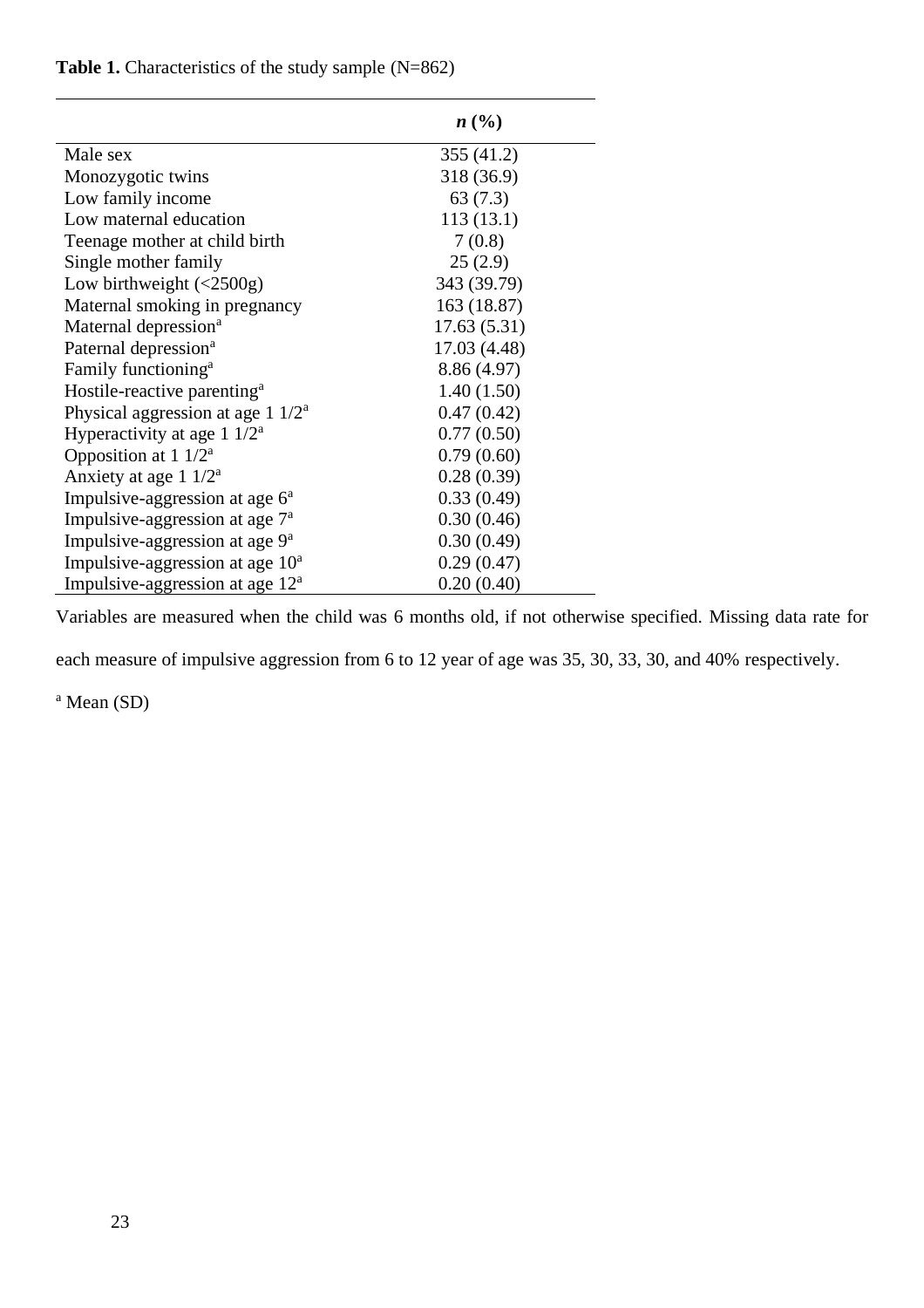**Table 2.** Rate of suicidality and serious suicidal ideation with and without suicide attempt in the study sample

|                            | By zygosity      |             |                  | By sex      |              |  |
|----------------------------|------------------|-------------|------------------|-------------|--------------|--|
|                            | <b>All twins</b> | Monozygotic | <b>Dizygotic</b> | <b>Boys</b> | <b>Girls</b> |  |
|                            | $(N=862)$        | $(N=335)$   | $(N=527)$        | $(N=355)$   | $(N=507)$    |  |
| Serious suicidal ideation  |                  |             |                  |             |              |  |
| but no attempt, $n$ $(\%)$ | 59(6.8)          | 17(5.1)     | 42(7.9)          | 30(7.7)     | 29(6.1)      |  |
| Serious suicidal ideation  |                  |             |                  |             |              |  |
| and attempt, $n$ $(\%)$    | 20(2.3)          | 6(1.8)      | 14(2.6)          | 7(0.9)      | 13(2.8)      |  |
| Suicidality, i.e., serious |                  |             |                  |             |              |  |
| suicidal ideation and/or   |                  |             |                  |             |              |  |
| attempt, $n$ $(\%)$        | 79 (9.1)         | 23(6.9)     | 56(10.2)         | 37 (9.4)    | 42 (8.9)     |  |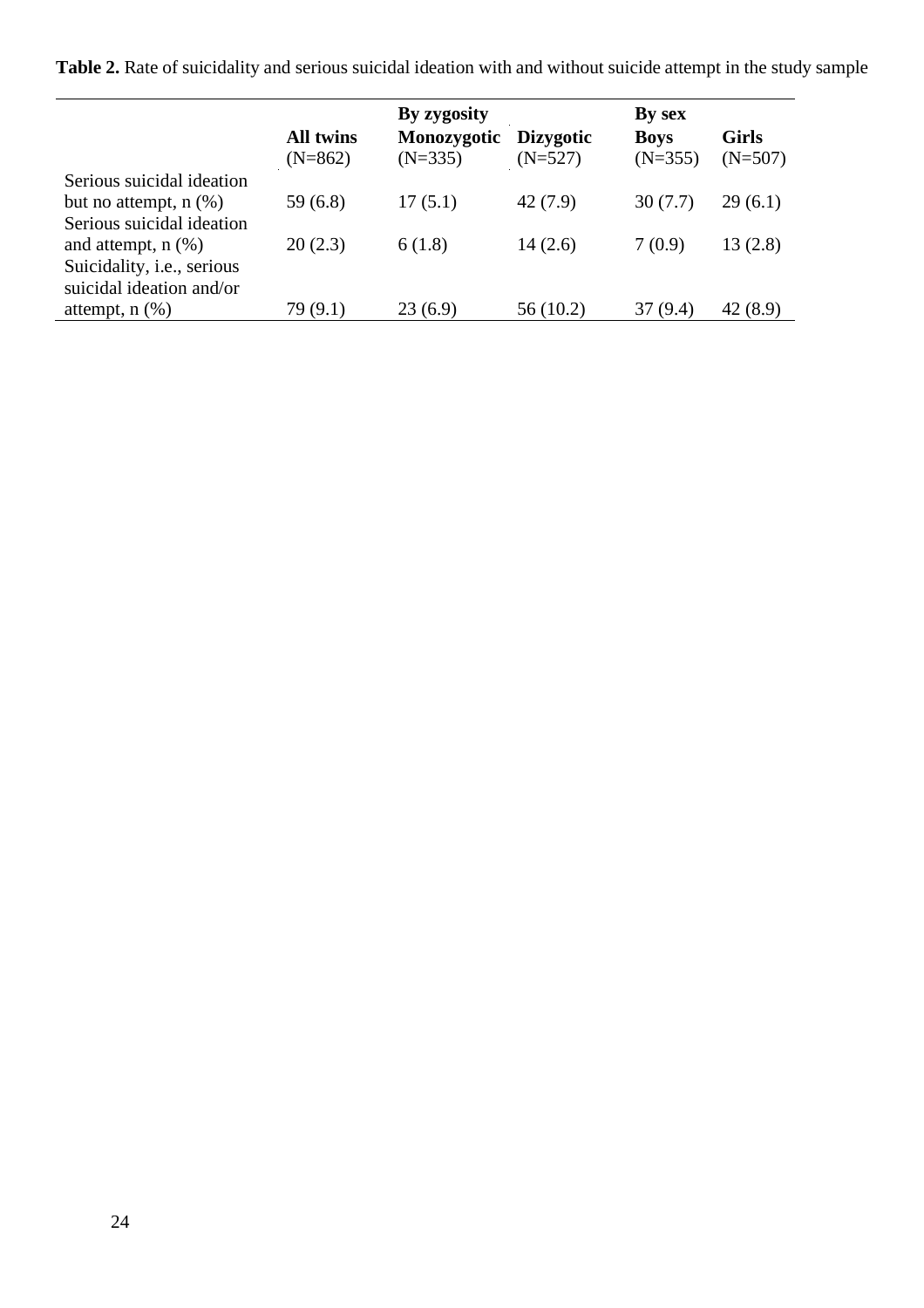#### **Table 3.** Phenotypic associations

|                               | ORs (CIs)                                  | Correlations between impulsive-aggression and suicidality |         |         |         |          |
|-------------------------------|--------------------------------------------|-----------------------------------------------------------|---------|---------|---------|----------|
|                               | impulsive-<br>aggression on<br>suicidality | Suicidality<br>by 20 years                                | 6 years | 7 years | 9 years | 10 years |
| All twins $(N=864)$           |                                            |                                                           |         |         |         |          |
| Suicidal ideation/attempt 20y |                                            | $\mathbf{1}$                                              |         |         |         |          |
| Impulsive-aggression age 6y   | $1.40(0.82 - 2.39)$                        | 0.11                                                      | 1.00    |         |         |          |
| Impulsive-aggression age 7y   | $1.29(0.76-2.18)$                          | 0.06                                                      | 0.39    | 1.00    |         |          |
| Impulsive-aggression age 9y   | $1.47(0.89 - 2.44)$                        | 0.11                                                      | 0.30    | 0.47    | 1.00    |          |
| Impulsive-aggression age 10y  | $1.27(0.73-2.18)$                          | 0.07                                                      | 0.26    | 0.43    | 0.60    | 1.00     |
| Impulsive-aggression age 12y  | $2.33(1.29-4.19)$                          | 0.26                                                      | 0.24    | 0.37    | 0.54    | 0.51     |
| Monozygotic twins (N=335)     |                                            |                                                           |         |         |         |          |
| Suicidal ideation/attempt 20y |                                            | 1.00                                                      |         |         |         |          |
| Impulsive-aggression age 6y   | $1.34(0.50-3.63)$                          | 0.09                                                      | 1.00    |         |         |          |
| Impulsive-aggression age 7y   | $1.42(0.55-3.65)$                          | 0.07                                                      | 0.44    | 1.00    |         |          |
| Impulsive-aggression age 9y   | $1.76(0.80-3.85)$                          | 0.23                                                      | 0.33    | 0.50    | 1.00    |          |
| Impulsive-aggression age 10y  | $1.35(0.56-3.24)$                          | 0.13                                                      | 0.35    | 0.42    | 0.63    | 1.00     |
| Impulsive-aggression age 12y  | $3.31(1.27-8.64)$                          | 0.53                                                      | 0.23    | 0.32    | 0.65    | 0.52     |
| Dizygotic twins (N=527)       |                                            |                                                           |         |         |         |          |
| Suicidal ideation/attempt 20y |                                            | 1.00                                                      |         |         |         |          |
| Impulsive-aggression age 6y   | $1.37(0.72 - 2.63)$                        | 0.11                                                      | 1.00    |         |         |          |
| Impulsive-aggression age 7y   | $1.24(0.66-2.32)$                          | 0.05                                                      | 0.37    | 1.00    |         |          |
| Impulsive-aggression age 9y   | $1.36(0.68-2.70)$                          | 0.05                                                      | 0.29    | 0.45    | 1.00    |          |
| Impulsive-aggression age 10y  | $1.25(0.63-2.46)$                          | 0.04                                                      | 0.20    | 0.45    | 0.58    | 1.00     |
| Impulsive-aggression age 12y  | $1.98(0.92 - 4.23)$                        | 0.13                                                      | 0.28    | 0.42    | 0.45    | 0.50     |

The table reports: (1) Odds Ratios and 95% confidence intervals for the increase in suicidality risk for onepoint increase in impulsive-aggression score; (2) the correlation matrix between impulsive-aggression and suicidality measures; biserial correlation was used to estimate the correlation between suicidality and impulsive-aggression. The biserial correlations between the intercept and growth factor and suicidality are, respectively: 0.12 and 0.19 for the entire sample, 0.16 and 0.35 for monozygotic twins, 0.19 and 0.12 for dizygotic twins.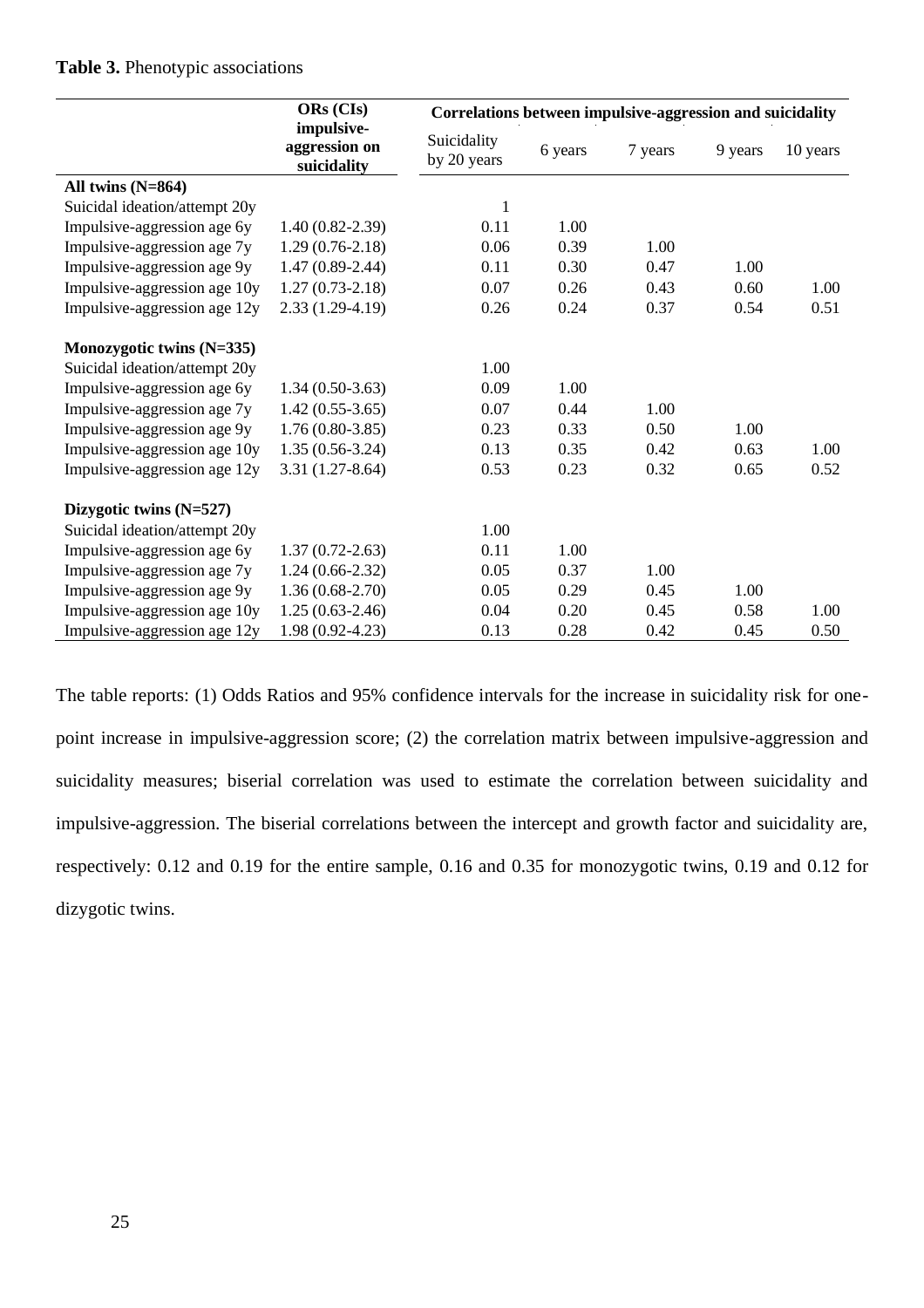**Table 4.** Standardized genetic and environmental variance components (Cholesky decomposition)

|                                | <b>Variance components</b>        | <b>Total genetic and</b>      |                   |                           |  |
|--------------------------------|-----------------------------------|-------------------------------|-------------------|---------------------------|--|
|                                | Impulsive-aggression<br>intercept | Impulsive-aggression<br>slope | Suicidality       | environmental<br>variance |  |
| <b>Additive genetic</b>        |                                   |                               |                   |                           |  |
| Impulsive-aggression intercept | $0.90(0.74-1.00)$                 |                               |                   | $0.90(0.74-1.00)$         |  |
| Impulsive-aggression slope     | $0.11(0.00-0.39)$                 | $0.54(0.25-0.93)$             |                   | $0.65(0.23-0.99)$         |  |
| Suicidality                    | $0.01(0.00-0.04)$                 | $0.19(0.00-0.68)$             | $0.30(0.00-0.74)$ | $0.50(0.17-0.79)$         |  |
| Unique environmental           |                                   |                               |                   |                           |  |
| Impulsive-aggression intercept | $0.10(0.00-0.26)$                 |                               |                   | $0.10(0.00-0.26)$         |  |
| Impulsive-aggression slope     | $0.15(0.00-0.63)$                 | $0.20(0.01-0.67)$             |                   | $0.35(0.01-0.77)$         |  |
| Suicidality                    | $0.22(0.00-0.73)$                 | $0.01(0.00-0.08)$             | $0.28(0.00-0.93)$ | $0.50(0.21-0.83)$         |  |

For each row, the total variance is the sum of each variance components. For example, the total genetic variance of impulsive-aggression slope (0.65) is equal to the shared variance between impulsive-aggression intercept and slope (0.11), plus the residual variance of impulsive-aggression slope (0.54). For each measure (ie, impulsive-aggression intercept, slope, and suicidality factors), the genetic and environmental variance components sum up to 1; eg, for suicidality the sum of genetic (0.50) and unique environmental (0.50) variance components is 1.